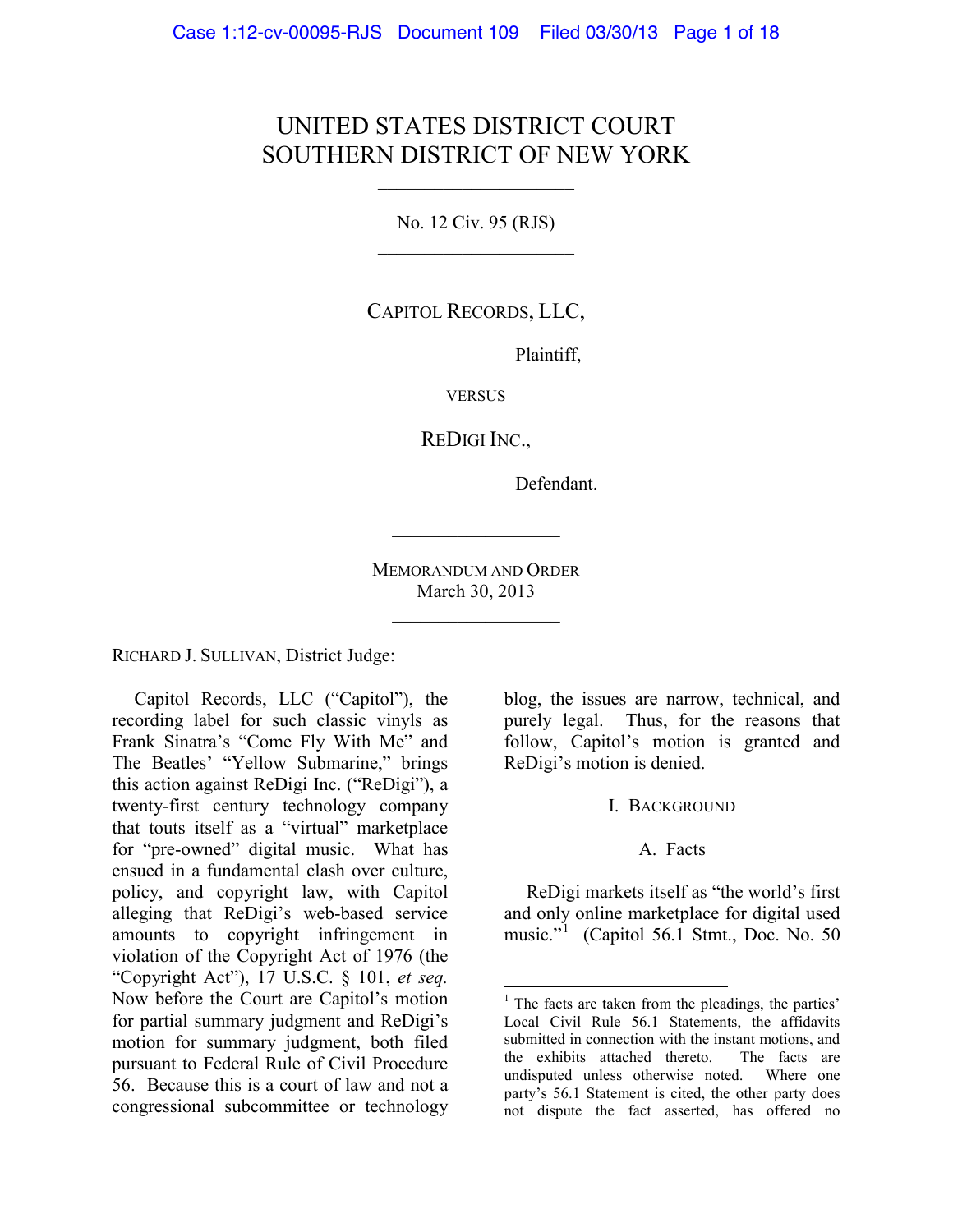("Cap. 56.1"), ¶ 6.) Launched on October 13, 2011, ReDigi's website invites users to "sell their legally acquired digital music files, and buy used digital music from others at a fraction of the price currently available on iTunes." (*Id.* ¶¶ 6, 9.) Thus, much like used record stores, ReDigi permits its users to recoup value on their unwanted music. Unlike used record stores, however, ReDigi's sales take place entirely in the digital domain. (*See* ReDigi Reply 56.1 Stmt., Doc. No. 83 ("RD Rep. 56.1"), 4 ¶ 16.)

To sell music on ReDigi's website, a user must first download ReDigi's "Media Manager" to his computer. (ReDigi 56.1) Stmt., Doc. No. 56 ("RD 56.1"), ¶ 8.) Once installed, Media Manager analyzes the user's computer to build a list of digital music files eligible for sale. (*Id.*) A file is eligible only if it was purchased on iTunes or from another ReDigi user; music downloaded from a CD or other file-sharing website is ineligible for sale. (*Id.*) After this validation process, Media Manager continually runs on the user's computer and attached devices to ensure that the user has not retained music that has been sold or uploaded for sale. (*Id.* ¶ 10.) However, Media Manager cannot detect copies stored in other locations. (Cap. 56.1 ¶¶ 59-61, 63; *see* Capitol Reply 56.1 Stmt., Doc. No. 78 ("Cap. Rep. 56.1"), ¶ 10.) If a copy is detected, Media Manager prompts the user to delete the file. (Cap. 56.1 ¶ 64.) The file is not deleted automatically or involuntarily, though ReDigi's policy is to suspend the accounts of users who refuse to comply. (*Id.*)

After the list is built, a user may upload any of his eligible files to ReDigi's "Cloud Locker," an ethereal moniker for what is, in fact, merely a remote server in Arizona. (RD 56.1 ¶¶ 9, 11; Cap. 56.1 ¶ 22.) ReDigi's upload process is a source of contention between the parties. (*See* RD 56.1 ¶¶ 14-23; Cap. Rep. 56.1 ¶¶ 14-23.) ReDigi asserts that the process involves "migrating" a user's file, packet by packet – "analogous to a train" – from the user's computer to the Cloud Locker so that data does not exist in two places at any one time.<sup>[2](#page-1-0)</sup> (RD 56.1  $\P$  14, 36.) Capitol asserts that, semantics aside, ReDigi's upload process "necessarily involves copying" a file from the user's computer to the Cloud Locker. (Cap. Rep. 56.1 ¶ 14.) Regardless, at the end of the process, the digital music file is located in the Cloud Locker and not on the user's computer. (RD  $56.1$  (21.) Moreover, Media Manager deletes any additional copies of the file on the user's computer and connected devices. (*Id.* ¶ 38.)

Once uploaded, a digital music file undergoes a second analysis to verify eligibility. (Cap. 56.1 ¶¶ 31-32.) If ReDigi determines that the file has not been tampered with or offered for sale by another user, the file is stored in the Cloud Locker, and the user is given the option of simply storing and streaming the file for personal use or offering it for sale in ReDigi's marketplace. (*Id.* ¶¶ 33-37.) If a user chooses to sell his digital music file, his access to the file is terminated and transferred to the new owner at the time of purchase. (*Id.* ¶ 49.) Thereafter, the new owner can store the file in the Cloud Locker, stream it, sell it, or download it to her computer and other devices. (*Id.* ¶ 50.) No money changes hands in these transactions. (RD Rep. 56.1 5  $\P$  18.) Instead, users buy music with credits they either purchased

<span id="page-1-0"></span> $\overline{a}$ admissible evidence to refute that fact, or merely objects to inferences drawn from that fact.

 $2^2$  A train was only one of many analogies used to describe ReDigi's service. At oral argument, the device was likened to the Star Trek transporter – "Beam me up, Scotty" – and Willy Wonka's teleportation device, Wonkavision. (Tr., dated Oct. 5, 2012 ("Tr."), 10:2-12; 28:15-20.)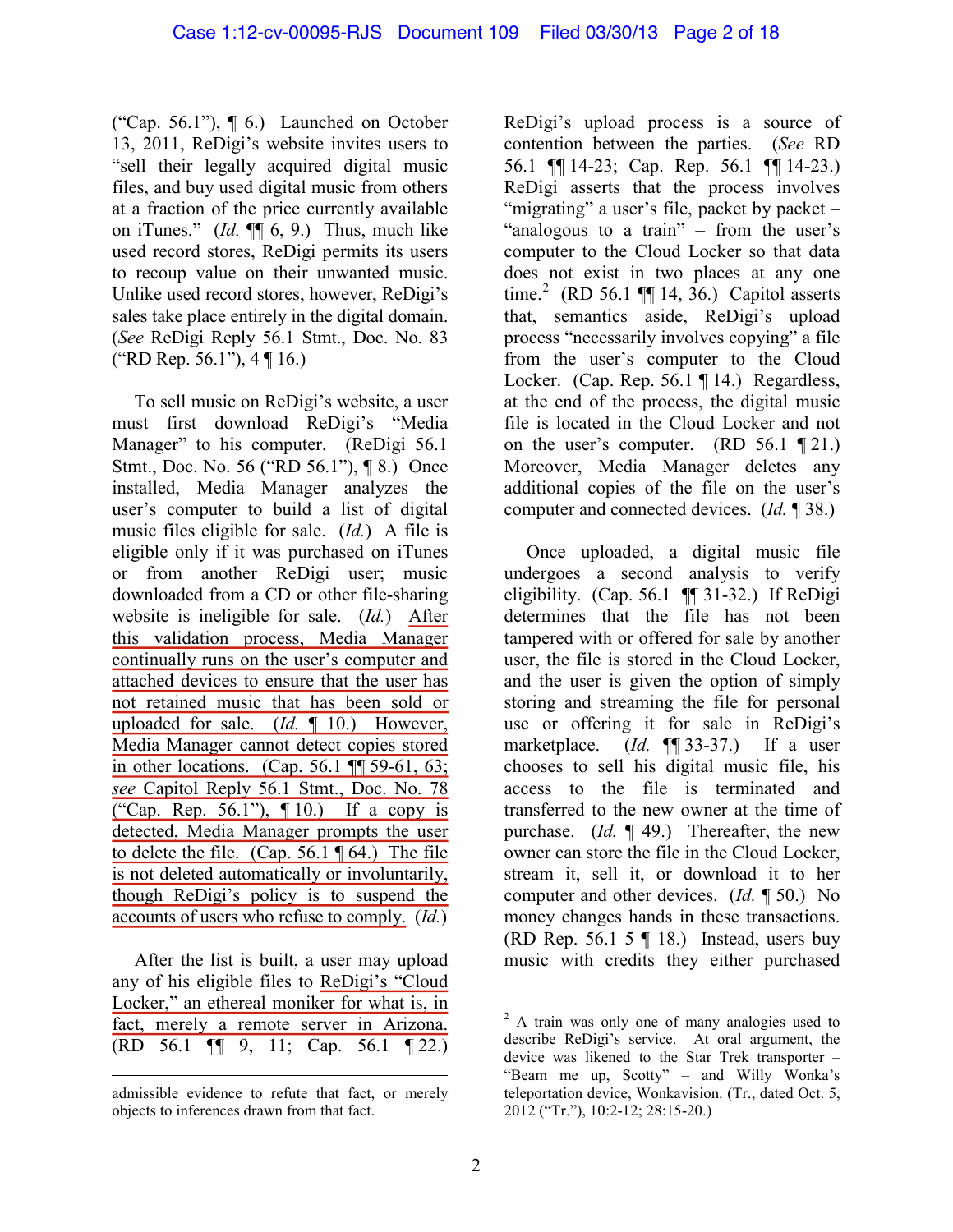#### from ReDigi or acquired from other sales. (*Id.*) ReDigi credits, once acquired, cannot be exchanged for money. (*Id.*) Instead, they can only be used to purchase additional music. (*Id.*)

To encourage activity in its marketplace, ReDigi initially permitted users to preview thirty-second clips and view album cover art of songs posted for sale pursuant to a licensing agreement with a third party. (*See* RD 56.1 ¶¶ 73-78.) However, shortly after its launch, ReDigi lost the licenses. (*Id.*) Accordingly, ReDigi now sends users to either YouTube or iTunes to listen to and view this promotional material. (*Id.* ¶¶ 77, 79.) ReDigi also offers its users a number of incentives. (Cap. 56.1 ¶ 39.) For instance, ReDigi gives twenty-cent credits to users who post files for sale and enters active sellers into contests for prizes. (*Id.* ¶¶ 39, 42.) ReDigi also encourages sales by advising new users via email that they can "[c]ash in" their music on the website, tracking and posting the titles of sought after songs on its website and in its newsletter, notifying users when they are low on credits and advising them to either purchase more credits or sell songs, and connecting users who are seeking unavailable songs with potential sellers. (*Id.* ¶¶ 39-48.)

Finally, ReDigi earns a fee for every transaction. (*Id.* ¶ 54.) ReDigi's website prices digital music files at fifty-nine to seventy-nine cents each. (*Id.* ¶ 55.) When users purchase a file, with credits, 20% of the sale price is allocated to the seller, 20% goes to an "escrow" fund for the artist, and  $60\%$  is retained by ReDigi.<sup>[3](#page-2-0)</sup> (*Id.*)

#### B. Procedural History

Capitol, which owns a number of the recordings sold on ReDigi's website, commenced this action by filing the Complaint on January 6, 2012. (*See*  Complaint, dated Jan. 5, 2012, Doc. No. 1 ("Compl."); Cap. 56.1 ¶¶ 68-73.) In its Complaint, Capitol alleges multiple violations of the Copyright Act, 17 U.S.C. § 101, *et seq.*, including direct copyright infringement, inducement of copyright infringement, contributory and vicarious copyright infringement, and common law copyright infringement. (Compl. ¶¶ 44-88.) Capitol seeks preliminary and permanent injunctions of ReDigi's services, as well as damages, attorney's fees and costs, interest, and any other appropriate relief. (*Id.* at 17- 18.) On February 6, 2012, the Court denied Capitol's motion for a preliminary injunction, finding that Capitol had failed to establish irreparable harm. (Doc. No. 26.)

On July 20, 2012, Capitol filed its motion for partial summary judgment on the claims that ReDigi directly and secondarily infringed Capitol's reproduction and distribution rights. (Doc. No. 48.) ReDigi filed its cross-motion the same day, seeking summary judgment on all grounds of liability, including ReDigi's alleged infringement of Capitol's performance and display rights. [4](#page-2-1) (Doc. No. 54.) Both parties

<span id="page-2-1"></span><span id="page-2-0"></span><sup>3</sup> On June 11, 2012, ReDigi launched ReDigi 2.0, new software that, when installed on a user's computer, purportedly directs the user's new iTunes purchases to upload from iTunes directly to the Cloud Locker. (RD 56.1 ¶¶ 40-41.) Accordingly, while access may transfer from user to user upon resale, the file is never moved from its initial location

 $\overline{a}$ in the Cloud Locker. (*Id.* ¶¶ 44-52.) However, because ReDigi 2.0 launched after Capitol filed the Complaint and mere days before the close of discovery, the Court will not consider it in this action. (*See* Tr. 19:2-20:3.)

<sup>4</sup> ReDigi's arguments in this round of briefing differ markedly from those it asserted in opposition to Capitol's motion for a preliminary injunction. (*See*  ReDigi Opp'n to Prelim. Inj., dated Jan. 27, 2012, Doc. No. 14 ("ReDigi Opp'n to PI").) For instance, ReDigi no longer asserts an "essential step defense," nor does it argue that "copying" to the Cloud Locker for storage is protected by the fair use defense. (*Id.* at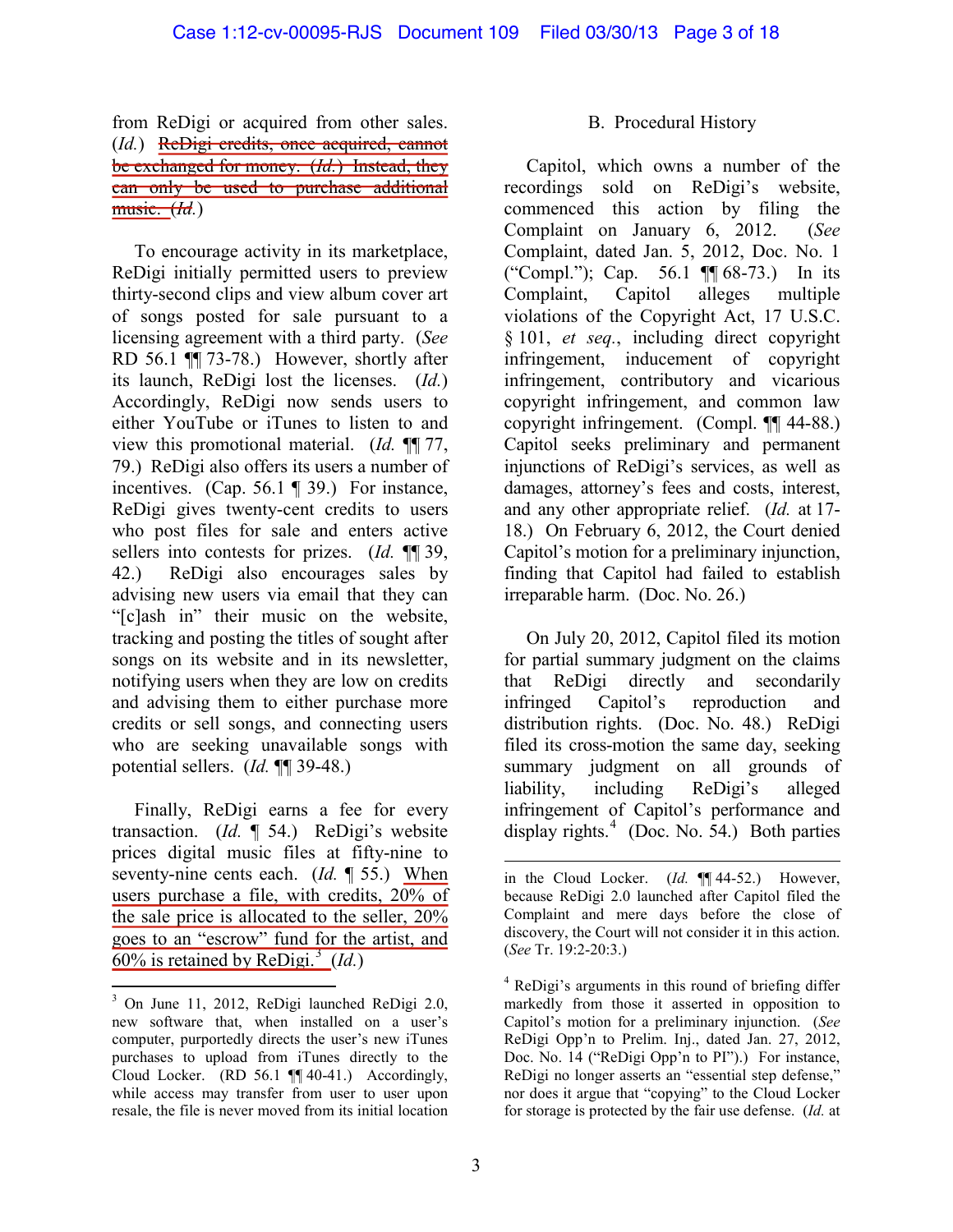responded on August 14, 2012 and replied on August 24, 2012. (Doc. Nos. 76, 79, 87, 90.) The Court heard oral argument on October 5, 2012.

#### II. LEGAL STANDARD

Pursuant to Federal Rule of Civil Procedure 56(a), a court may not grant a motion for summary judgment unless "the movant shows that there is no genuine dispute as to any material fact and the movant is entitled to judgment as a matter of law." Fed. R. Civ. P. 56(a); *see Celotex Corp. v. Catrett*, 477 U.S. 317, 322–23 (1986). The moving party bears the burden of showing that it is entitled to summary judgment. *See Anderson v. Liberty Lobby, Inc.*, 477 U.S. 242, 256 (1986). The court "is not to weigh evidence but is instead required to view the evidence in the light most favorable to the party opposing summary judgment, to draw all reasonable inferences in favor of that party, and to eschew credibility assessments." *Amnesty Am. v. Town of W. Hartford*, 361 F.3d 113, 122 (2d Cir. 2004) (internal quotation marks omitted); *accord Anderson*, 477 U.S. at 249. As such, "if there is any evidence in the record from any source from which a reasonable inference in the [nonmoving party's] favor may be drawn, the moving party simply cannot obtain a summary judgment." *Binder & Binder PC v. Barnhart*, 481 F.3d 141, 148 (2d Cir. 2007) (internal quotation marks omitted).

Inferences and burdens of proof on crossmotions for summary judgment are the same as those for a unilateral motion. *See Straube v. Fla. Union Free Sch. Dist.*, 801 F. Supp.

1164, 1174 (S.D.N.Y. 1992). "That is, each cross-movant must present sufficient evidence to satisfy its burden of proof on all material facts." *U.S. Underwriters Ins. Co. v. Roka LLC*, No. 99 Civ. 10136 (AGS), 2000 WL 1473607, at \*3 (S.D.N.Y. Sept. 29, 2000); *see Barhold v. Rodriguez*, 863 F.2d 233, 236 (2d Cir. 1988).

### III. DISCUSSION

Section 106 of the Copyright Act grants "the owner of copyright under this title" certain "exclusive rights," including the right "to reproduce the copyrighted work in copies or phonorecords," "to distribute copies or phonorecords of the copyrighted work to the public by sale or other transfer of ownership," and to publicly perform and display certain copyrighted works. 17 U.S.C. §§ 106(1), (3)-(5). However, these exclusive rights are limited by several subsequent sections of the statute. Pertinently, Section 109 sets forth the "first sale" doctrine, which provides that "the owner of a particular copy or phonorecord lawfully made under this title, or any person authorized by such owner, is entitled, without the authority of the copyright owner, to sell or otherwise dispose of the possession of that copy or phonorecord." *Id.*  § 109(a). The novel question presented in this action is whether a digital music file, lawfully made and purchased, may be resold by its owner through ReDigi under the first sale doctrine. The Court determines that it cannot.

# A. Infringement of Capitol's Copyrights

To state a claim for copyright infringement, a plaintiff must establish that it owns a valid copyright in the work at issue and that the defendant violated one of the exclusive rights the plaintiff holds in the work. *Twin Peaks Prods., Inc. v. Publ'ns* 

 $\overline{a}$ 9-14.) ReDigi has also abandoned its argument that the Digital Millenium Copyright Act, 17 U.S.C. § 512, bars Capitol's claim. (*Id.* at 22.) As such, the Court will consider only those arguments made in the instant motions.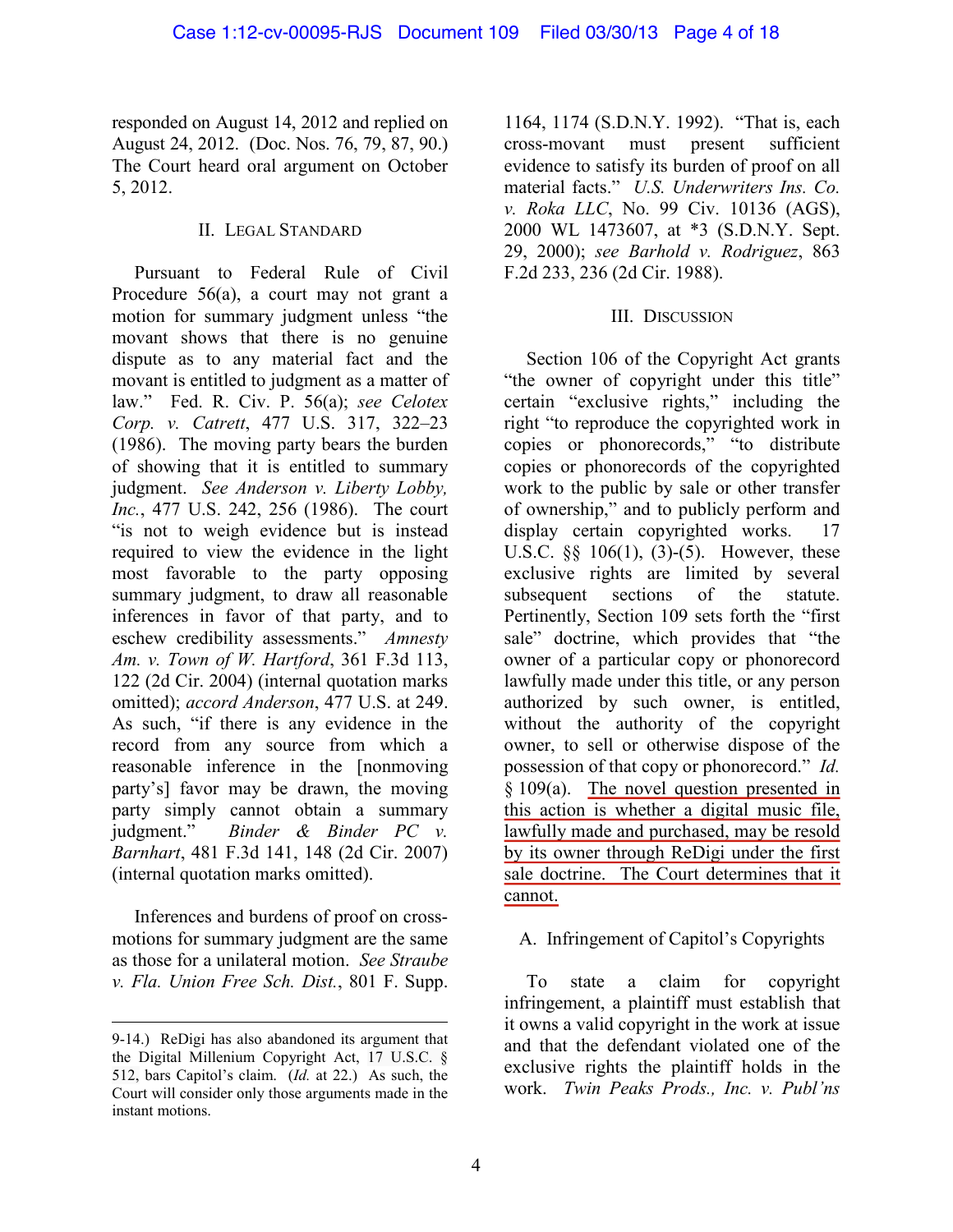*Int'l, Ltd.*, 996 F.2d 1366, 1372 (2d Cir. 1993) (citing *Feist Publ'ns, Inc. v. Rural Tel. Serv. Co.*, 499 U.S. 340, 361 (1991)). It is undisputed that Capitol owns copyrights in a number of the recordings sold on ReDigi's website. (*See* Cap. 56.1 ¶¶ 68-73; RD Rep. 56.1 18-19, ¶¶ 68-73; Decl. of Richard S. Mandel, dated July 19, 2012, Doc. No. 52 ("Mandel Decl."), ¶ 16, Ex. M; Decl. of Alasdair J. McMullan, dated July 19, 2012, Doc. No. 51 ("McMullan Decl."), ¶¶ 3-5, Ex. 1.) It is also undisputed that Capitol did not approve the reproduction or distribution of its copyrighted recordings on ReDigi's website. Thus, if digital music files are "reproduce[d]" and "distribute[d]" on ReDigi's website within the meaning of the Copyright Act, Capitol's copyrights have been infringed.

# 1. Reproduction Rights

Courts have consistently held that the unauthorized duplication of digital music files over the Internet infringes a copyright owner's exclusive right to reproduce. *See, e.g.*, *A&M Records, Inc. v. Napster, Inc.*, 239 F.3d 1004, 1014 (9th Cir. 2001). However, courts have not previously addressed whether the unauthorized transfer of a digital music file over the Internet – where only one file exists before and after the transfer – constitutes reproduction within the meaning of the Copyright Act. The Court holds that it does.

The Copyright Act provides that a copyright owner has the exclusive right "to reproduce the copyrighted work *in* . . . *phonorecords*." 17 U. S. C. § 106(1) (emphasis added). Copyrighted works are defined to include, *inter alia*, "sound recordings," which are "works that result from the fixation of a series of musical, spoken, or other sounds." *Id.* § 101. Such works are distinguished from their material

embodiments. These include phonorecords, which are the "*material objects* in which sounds . . . are fixed by any method now known or later developed, and from which the sounds can be perceived, reproduced, or otherwise communicated, either directly or with the aid of a machine or device." *Id.* § 101 (emphasis added). Thus, the plain text of the Copyright Act makes clear that reproduction occurs when a copyrighted work is fixed in a new *material object*. *See Matthew Bender & Co., Inc. v. W. Pub. Co.*, 158 F.3d 693, 703 (2d Cir. 1998).

The legislative history of the Copyright Act bolsters this reading. The House Report on the Copyright Act distinguished between sound recordings and phonorecords, stating that "[t]he copyrightable work comprises the aggregation of sounds and not the tangible medium of fixation. Thus, 'sound recordings' as copyrightable subject matter are distinguished from 'phonorecords[,]' the latter being physical objects in which sounds are fixed." H.R. Rep. No. 94-1476, at 56 (1976). Similarly, the House and Senate Reports on the Act both explained:

Read together with the relevant definitions in [S]ection 101, the right "to reproduce the copyrighted work in copies or phonorecords" means the right to produce a material object in which the work is duplicated, transcribed, imitated, or simulated in a fixed form from which it can be "perceived, reproduced, or otherwise communicated, either directly or with the aid of a machine or device."

*Id.* at 61; S. Rep. No. 94-473, at 58 (1975). Put differently, the reproduction right is the exclusive right to embody, and to prevent others from embodying, the copyrighted work (or sound recording) in a new material object (or phonorecord). *See* Nimmer on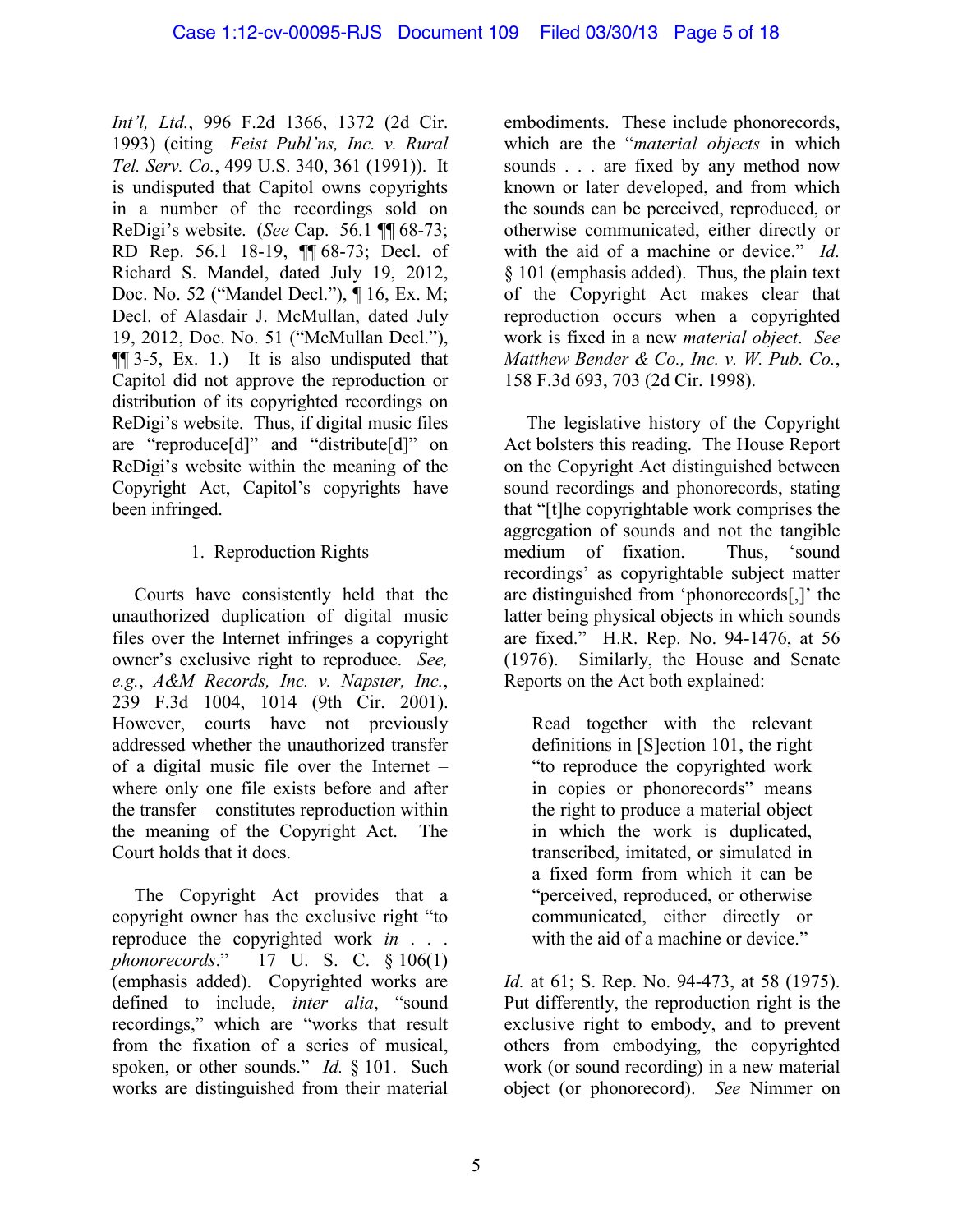Copyright § 8.02 (stating that "in order to infringe the reproduction right, the defendant must embody the plaintiff's work in a 'material object'").

Courts that have dealt with infringement on peer-to-peer ("P2P") file-sharing systems provide valuable guidance on the application of this right in the digital domain. For instance, in *London-Sire Records, Inc. v. John Doe 1*, the court addressed whether users of P2P software violated copyright owners' distribution rights. 542 F. Supp. 2d 153, 166 & n.16 (D. Mass. 2008). Citing the "material object" requirement, the court expressly differentiated between the copyrighted work – or digital music file – and the phonorecord – or "appropriate segment of the hard disk" that the file would be embodied in following its transfer. *Id.* at 171. Specifically,

[w]hen a user on a [P2P] network downloads a song from another user, he receives into his computer a digital sequence representing the sound recording. That sequence is magnetically encoded on a segment of his hard disk (or likewise written on other media). With the right hardware and software, the downloader can use the magnetic sequence to *reproduce* the sound recording. The electronic file (or, perhaps more accurately, the appropriate segment of the hard disk) is therefore a "phonorecord" within the meaning of the statute.

*Id.* (emphasis added). Accordingly, when a user downloads a digital music file or "digital sequence" to his "hard disk," the file is "reproduce[d]" on a new phonorecord within the meaning of the Copyright Act. *Id.* 

This understanding is, of course, confirmed by the laws of physics. It is simply impossible that the same "material object" can be transferred over the Internet. Thus, logically, the court in *London-Sire* noted that the Internet transfer of a file results in a material object being "created elsewhere at its finish." *Id.* at 173. Because the reproduction right is necessarily implicated when a copyrighted work is embodied in a new material object, and because digital music files must be embodied in a new material object following their transfer over the Internet, the Court determines that the embodiment of a digital music file on a new hard disk is a reproduction within the meaning of the Copyright Act.

This finding holds regardless of whether one or multiple copies of the file exist. *London-Sire*, like all of the P2P cases, obviously concerned multiple copies of one digital music file. But that distinction is immaterial under the plain language of the Copyright Act. Simply put, it is the creation of a *new* material object and not an *additional* material object that defines the reproduction right. The dictionary defines "reproduction" to mean, *inter alia*, "to produce again" or "to cause to exist again *or* anew." *See Merriam-Webster Collegiate Edition* 994 (10th ed. 1998) (emphasis added). Significantly, it is not defined as "to produce again while the original exists." Thus, the right "to reproduce the copyrighted work in . . . phonorecords" is implicated whenever a sound recording is fixed in a new material object, regardless of whether the sound recording remains fixed in the original material object.

Given this finding, the Court concludes that ReDigi's service infringes Capitol's reproduction rights under any description of<br>the technology. ReDigi stresses that it ReDigi stresses that it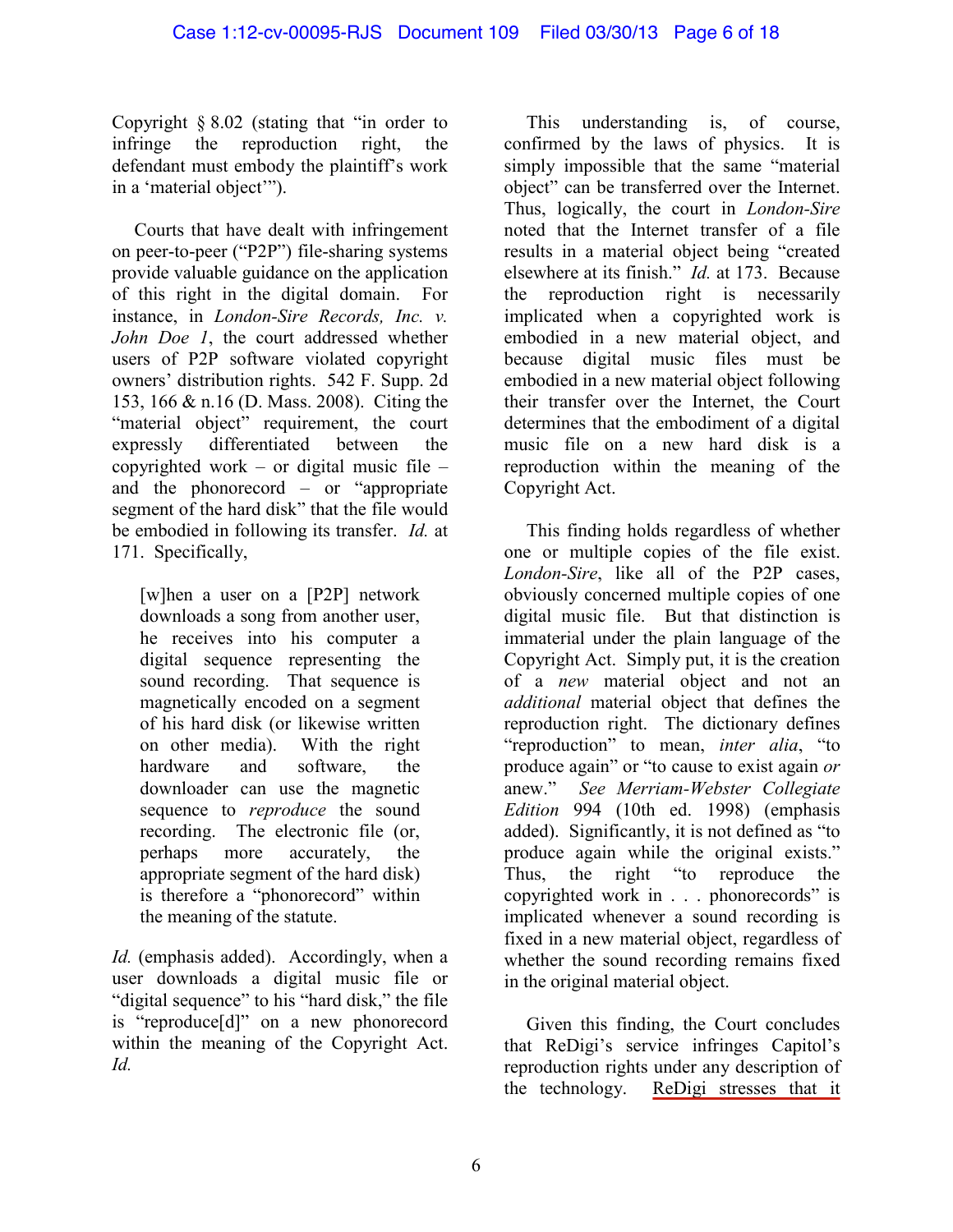"migrates" a file from a user's computer to its Cloud Locker, so that the same file is transferred to the ReDigi server and no copying occurs. [5](#page-6-0) However, even if that were the case, the fact that a file has moved from one material object – the user's computer – to another – the ReDigi server – means that a reproduction has occurred. Similarly, when a ReDigi user downloads a new purchase from the ReDigi website to her computer, yet another reproduction is created. It is beside the point that the original phonorecord no longer exists. It matters only that a new phonorecord has been created.

ReDigi struggles to avoid this conclusion by pointing to *C.M. Paula Co. v. Logan*, a 1973 case from the Northern District of Texas where the defendant used chemicals to lift images off of greeting cards and place them on plaques for resale. 355 F. Supp. 189, 190 (N.D. Tex. 1973); (*see* ReDigi Mem. of Law, dated July 20, 2012, Doc. No. 55 ("ReDigi Mem."), at 13). The court determined that infringement did not occur

because "should defendant desire to make one hundred ceramic plaques . . . , defendant would be required to purchase one hundred separate . . . prints." *C.M. Paula*, 355 F. Supp. at 191. ReDigi argues that, like the defendant in *C.M. Paula*, its users must purchase a song on iTunes in order to sell a song on ReDigi. (ReDigi Mem. 13.) Therefore, no "duplication" occurs. *See C.M. Paula*, 355 F. Supp. at 191 (internal quotation marks omitted). ReDigi's argument is unavailing. Ignoring the questionable merits of the court's holding in *C.M. Paula*, ReDigi's service is distinguishable from the process in that case. There, the copyrighted print, or material object, was lifted from the greeting card and transferred in toto to the ceramic tile; no new material object was created. By contrast, ReDigi's service by necessity creates a new material object when a digital music file is either uploaded to or downloaded from the Cloud Locker.

ReDigi also argues that the Court's conclusion would lead to "irrational" outcomes, as it would render illegal any movement of copyrighted files on a hard drive, including relocating files between directories and defragmenting. (ReDigi Opp'n, dated Aug. 14, 2012, Doc. No. 79 ("ReDigi Opp'n"), at 8.) However, this argument is nothing more than a red herring. As Capitol has conceded, such reproduction is almost certainly protected under other doctrines or defenses, and is not relevant to the instant motion. (Cap. Reply, dated Aug. 24, 2012, Doc. No. 87 ("Cap. Reply"), at 5 n.1.)

Accordingly, the Court finds that, absent the existence of an affirmative defense, the sale of digital music files on ReDigi's website infringes Capitol's exclusive right of reproduction.

<span id="page-6-0"></span><sup>&</sup>lt;sup>5</sup> It bears noting that ReDigi made numerous admissions to the contrary at the preliminary injunction stage. For instance, in its opposition to Capitol's motion, ReDigi stated that, "The only *copying* which takes place in the ReDigi service occurs when a user uploads music files to the ReDigi Cloud, . . . or downloads music files from the user's Cloud Locker." (*See* ReDigi Opp'n to PI at 9 (emphasis added).) ReDigi also stated that, after a digital music file was uploaded to the Cloud Locker, "the copy from which it was made was actually *deleted* from the user's machine." (*Id.* at 14 (emphasis added).) ReDigi's officers made similar statements in their depositions, and ReDigi's patent application for its upload technology states that "to be offered for sale, [a music file] is first *copied* to the remote server and stored on the disc." (*See* Capitol Mem. of Law, dated July 20, 2012, Doc. No. 49 ("Cap. Mem."), at 8-9, n.6 (emphasis added).) But, as earlier stated, these semantic distinctions are immaterial as even ReDigi's most recent description of its service runs afoul of the Copyright Act.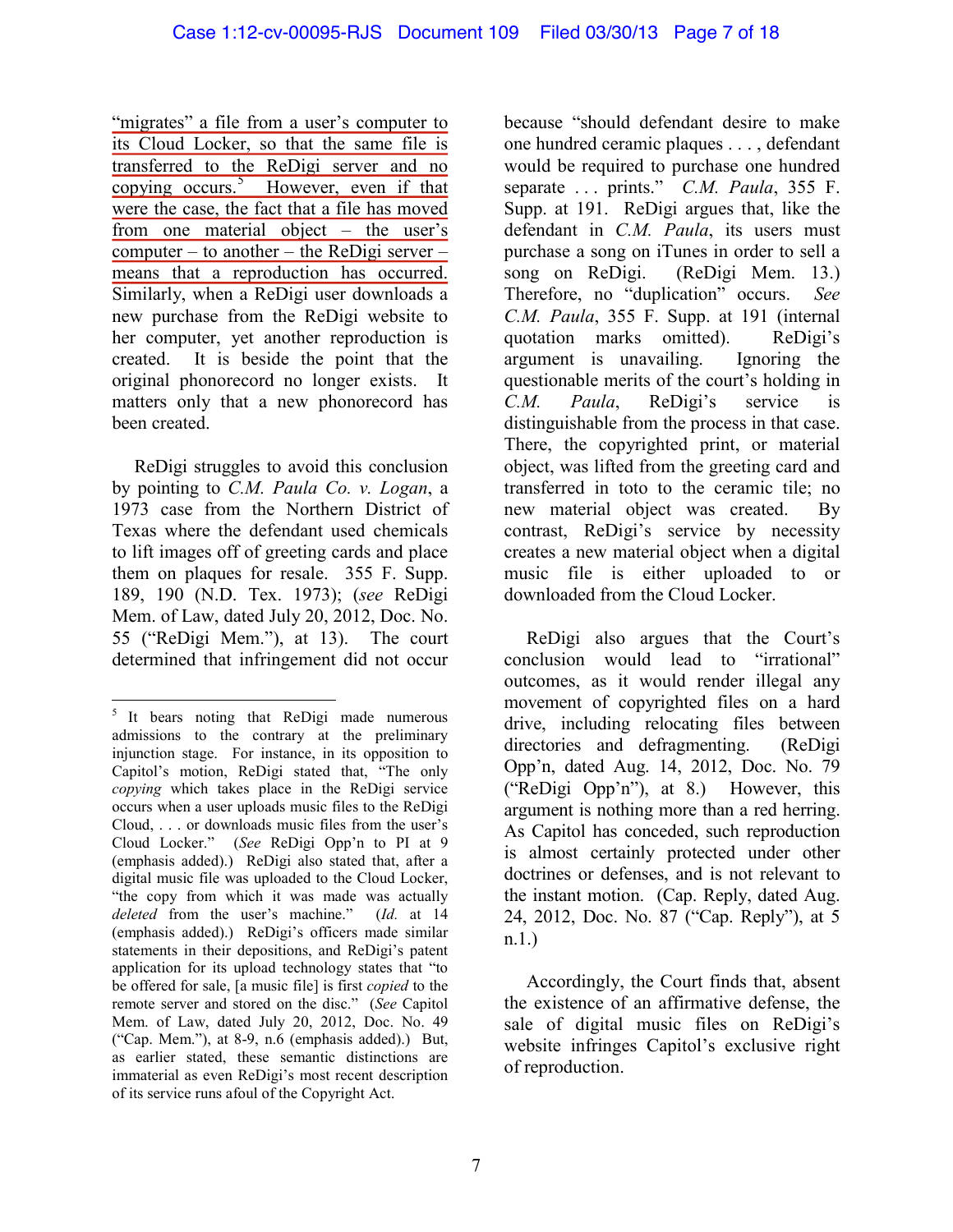### 2. Distribution Rights

In addition to the reproduction right, a copyright owner also has the exclusive right "to distribute copies or phonorecords of the copyrighted work to the public by sale or other transfer of ownership." 17 U. S. C. § 106(3). Like the court in *London-Sire*, the Court agrees that "[a]n electronic file transfer is plainly within the sort of transaction that  $\S 106(3)$  was intended to reach [and] . . . fit[s] within the definition of 'distribution' of a phonorecord." *London-Sire*, 542 F. Supp. 2d at 173-74. For that reason, "courts have not hesitated to find copyright infringement by distribution in cases of file-sharing or electronic transmission of copyrighted works." *Arista Records LLC v. Greubel*, 453 F. Supp. 2d 961, 968 (N.D. Tex. 2006) (collecting cases); *see, e.g.*, *Napster*, 239 F.3d at 1014. Indeed, in *New York Times Co., Inc. v. Tasini*, the Supreme Court stated it was "clear" that an online news database violated authors' distribution rights by selling electronic copies of their articles for download. 533 U.S. 483, 498 (2001).

<span id="page-7-0"></span>There is no dispute that sales occurred on ReDigi's website. Capitol has established that it was able to buy more than onehundred of its own recordings on ReDigi's webite, and ReDigi itself compiled a list of its completed sales of Capitol's recordings. (Cap. 56.1 ¶¶ 68-73; RD Rep. 56.1 ¶¶ 68- 73.) ReDigi, in fact, does not contest that distribution occurs on its website – it only asserts that the distribution is protected by the fair use and first sale defenses. (*See, e.g.*, ReDigi Opp'n 15 (noting that "any distributions . . . which occur on the ReDigi marketplace are protected").)

Accordingly, the Court concludes that, absent the existence of an affirmative defense, the sale of digital music files on ReDigi's website infringes Capitol's exclusive right of distribution. $6$ 

### 3. Performance and Display Rights

Finally, a copyright owner has the exclusive right, "in the case of . . . musical . . . works, to perform the copyrighted work publicly." 17 U. S. C. § 106(4). Public performance includes transmission to the public regardless of "whether the members of the public . . . receive it in the same place or in separate places and at the same time or at different times." *Id.* § 101. Accordingly, audio streams are performances because a "stream is an electronic transmission that renders the musical work audible as it is received by the client-computer's temporary memory. This transmission, like a television or radio broadcast, is a performance because there is a playing of the song that is perceived simultaneously with the transmission." *United States v. Am. Soc. Of Composers, Authors, & Publishers*, 627 F.3d 64, 74 (2d Cir. 2010). To state a claim for infringement of the performance right, a plaintiff must establish that (1) the public performance or display of the copyrighted work was for profit, and (2) the defendant lacked authorization from the plaintiff or the

<sup>6</sup> Capitol argues that ReDigi also violated its distribution rights simply by making Capitol's recordings available for sale to the public, regardless of whether a sale occurred. (*See* Cap. Mem. 11 n.8 (citing *Hotaling v. Church of Jesus Christ of Latter-Day Saints*, 118 F.3d 199, 201 (4th Cir. 1997)). However, a number of courts, including one in this district, have cast significant doubt on this "make available" theory of distribution. *See, e.g.*, *Elektra Entm't Grp., Inc. v. Barker*, 551 F. Supp. 2d 234, 243 (S.D.N.Y. 2008) ("[T]he support in the case law for the "make available" theory of liability is quite limited."); *London-Sire*, 542 F. Supp. 2d at 169 ("[T]he defendants cannot be liable for violating the plaintiffs' distribution right unless a 'distribution' actually occurred."). In any event, because the Court concludes that actual sales on ReDigi's website infringed Capitol's distribution right, it does not reach this additional theory of liability.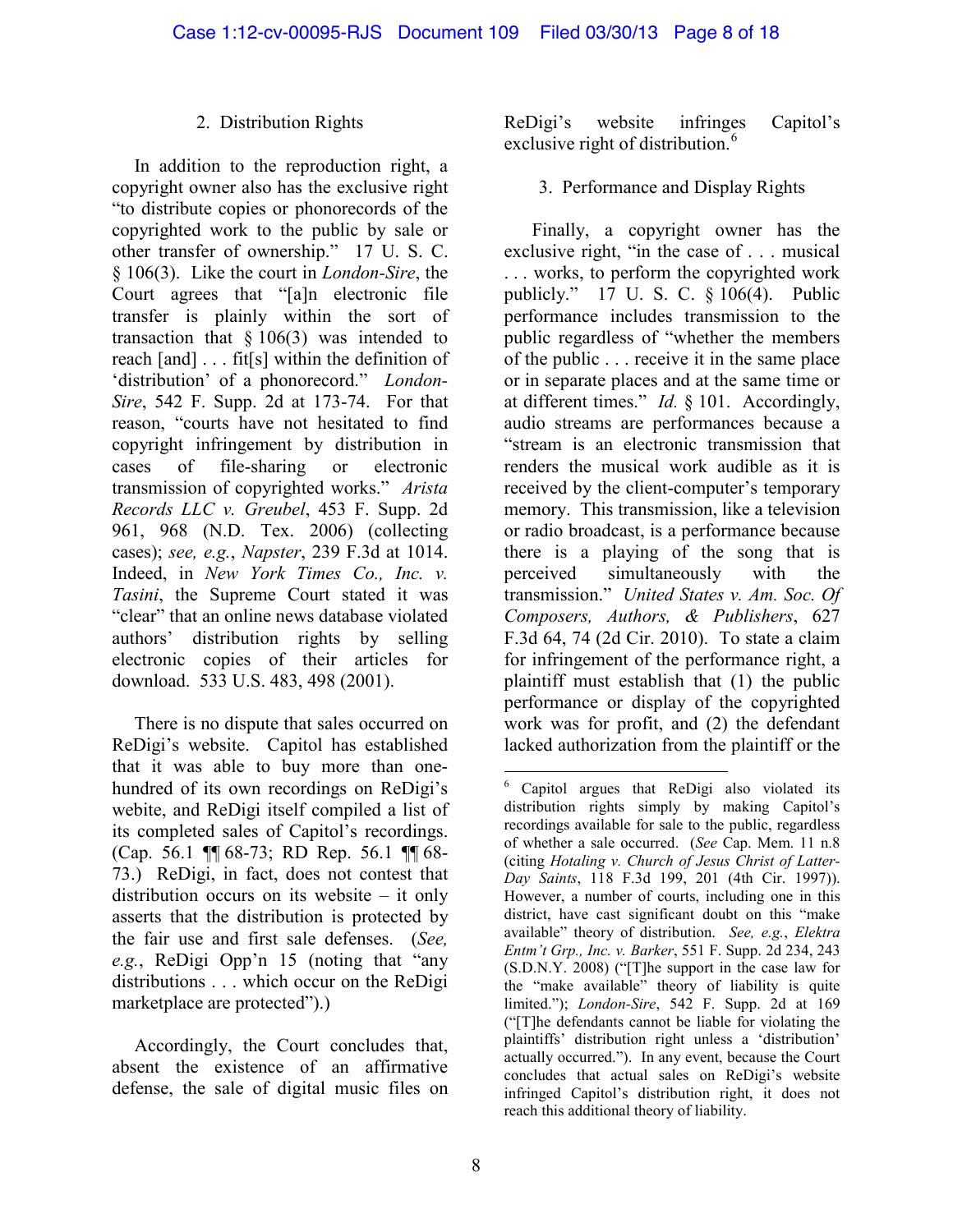plaintiff's representative. *See Broad. Music, Inc. v. 315 W. 44th St. Rest. Corp.*, No. 93 Civ. 8082 (MBM), 1995 WL 408399, at \*2 (S.D.N.Y. July 11, 1995).

The copyright owner also has the exclusive right, "in the case of . . . pictorial [and] graphic . . . works[,] . . . to display the copyrighted work publicly." 17 U.S.C. § 106(5). Public display includes "show[ing] a copy of [a work], either directly or by means of a film, slide, television image, or any other device or process." *Id.* § 101. The Ninth Circuit has held that the display of a photographic image on a computer may implicate the display right, though infringement hinges, in part, on where the image was hosted. *Perfect 10, Inc. v. Amazon.com, Inc.*, 508 F.3d 1146, 1160 (9th Cir. 2007).

Capitol alleges that ReDigi infringed its copyrights by streaming thirty-second song clips and exhibiting album cover art to potential buyers. (Compl. ¶¶ 25-26.) ReDigi counters that it only posted such content pursuant to a licensing agreement and within the terms of that agreement. (ReDigi Mem. 24-25.) ReDigi also asserts that it promptly removed the content when its licenses were terminated, and instead sent users to YouTube or iTunes for previews. (*Id.*) Capitol, in response, claims that ReDigi's use violated the terms of those licenses and did not cease at the time the licenses were terminated. (*Compare* RD 56.1 ¶¶ 73-79, *with* Cap. Rep. 56.1 ¶¶ 73- 79.) As such, there are material disputes as to the source of the content, whether ReDigi was authorized to transmit the content, when authorization was or was not revoked, and when ReDigi ceased providing the content. Because the Court cannot determine whether ReDigi infringed Capitol's display and performance rights on the present record, ReDigi's motion for summary judgment on

its alleged infringement of these exclusive rights is denied.

### B. Affirmative Defenses

Having concluded that sales on ReDigi's website infringe Capitol's exclusive rights of reproduction and distribution, the Court turns to whether the fair use or first sale defenses excuse that infringement. For the reasons set forth below, the Court determines that they do not.

# 1. Fair Use

"The ultimate test of fair use . . . is whether the copyright law's goal of 'promot[ing] the Progress of Science and useful Arts' would be better served by allowing the use than by preventing it." *Castle Rock Entm't, Inc. v. Carol Publ'g Grp., Inc.*, 150 F.3d 132, 141 (2d Cir. 1998) (quoting U.S. Const., art. I,  $\S$  8, cl. 8). Accordingly, fair use permits reproduction of copyrighted work without the copyright owner's consent "for purposes such as criticism, comment, news reporting, teaching (including multiple copies for classroom use), scholarship, or research." 17 U.S.C. § 107. The list is not exhaustive but merely illustrates the types of copying typically embraced by fair use. *Castle Rock Entm't, Inc.*, 150 F.3d at 141. In addition, four statutory factors guide courts' application of the doctrine. Specifically, courts look to:

(1) the purpose and character of the use, including whether such use is of a commercial nature or is for nonprofit educational purposes; (2) the nature of the copyrighted work; (3) the amount and substantiality of the portion used in relation to the copyrighted work as a whole; and (4) the effect of the use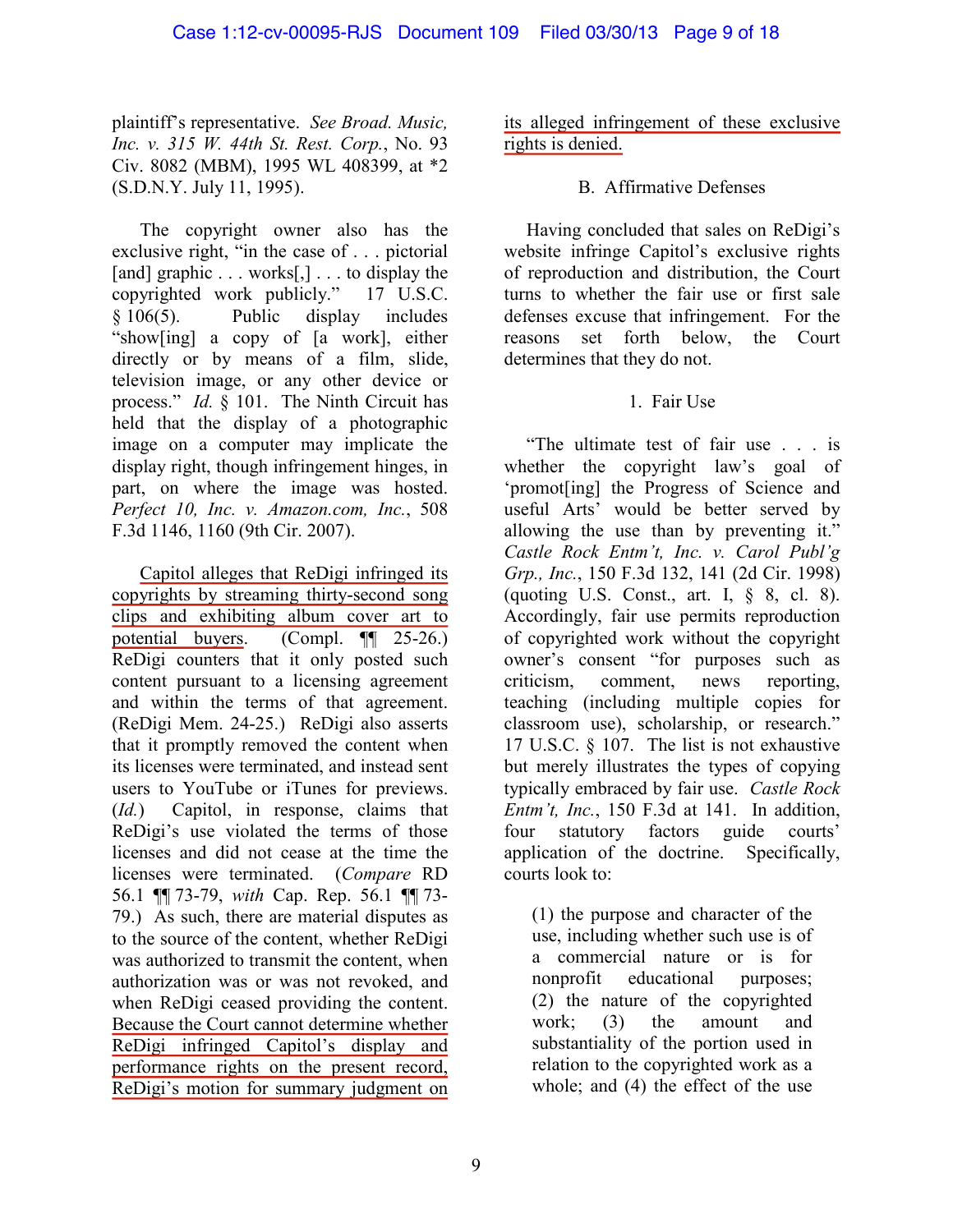upon the potential market for or value of the copyrighted work.

17 U.S.C. § 107. Because fair use is an "equitable rule of reason," courts are "free to adapt the doctrine to particular situations on a case-by-case basis." *Sony Corp. of Am. v. Universal City Studios, Inc.*, 464 U.S. 417, 448 n.31 (1984) (quoting H. Rep. No. 94- 1476, at 65-66); *see [Iowa State Univ.](http://www.lexis.com/research/xlink?app=00075&view=full&searchtype=le&search=621+F.2d+57%2520at%252060)  [Research Found., Inc. v. Am. Broad.](http://www.lexis.com/research/xlink?app=00075&view=full&searchtype=le&search=621+F.2d+57%2520at%252060) Cos.*, [621 F.2d 57, 60 \(2d Cir. 1980\).](http://www.lexis.com/research/xlink?app=00075&view=full&searchtype=le&search=621+F.2d+57%2520at%252060)

On the record before it, the Court has little difficulty concluding that ReDigi's reproduction and distribution of Capitol's copyrighted works falls well outside the fair use defense. ReDigi obliquely argues that uploading to and downloading from the Cloud Locker for storage and personal use are protected fair use. [7](#page-9-0) (*See* ReDigi Mem. 15.) Significantly, Capitol does not contest that claim. (*See* Tr. 12:8-23.) Instead, Capitol asserts only that uploading to and downloading from the Cloud Locker *incident to sale* fall outside the ambit of fair use. The Court agrees. *See Arista Records, LLC v. Doe 3*, 604 F.3d 110, 124 (2d Cir. 2010) (rejecting application of fair use to user uploads and downloads on P2P filesharing network).

Each of the statutory factors counsels against a finding of fair use. The first factor requires the Court to determine whether ReDigi's use "transforms" the copyrighted work and whether it is commercial. *Campbell v. Acuff-Rose Music, Inc.*, 510 U.S. 569, 578-79 (1994). Both inquiries disfavor ReDigi's claim. Plainly, the upload, sale, and download of digital music files on ReDigi's website does nothing to

"add[] something new, with a further purpose or different character" to the copyrighted works. *Id.*; *see, e.g.*, *Napster*, 239 F.3d at 1015 (endorsing district court finding that "downloading MP3 files does not transform the copyrighted work"). ReDigi's use is also undoubtedly commercial. ReDigi and the uploading user directly profit from the sale of a digital music file, and the downloading user saves significantly on the price of the song in the primary market. *See Harper & Row Publishers, Inc. v. Nation Enters.*, 471 U.S. 539, 562 (1985) ("The crux of the profit/nonprofit distinction is not whether the sole motive of the use is monetary gain but whether the user stands to profit from exploitation of the copyrighted material without paying the customary price."). ReDigi asserts that downloads for personal, and not public or commercial, use "must be characterized as . . . noncommercial, nonprofit activity." (ReDigi Mem. 16 (quoting *Sony*, 464 U.S. at 449).) However, ReDigi twists the law to fit its facts. When a user downloads purchased files from the Cloud Locker, the resultant reproduction is an essential component of ReDigi's commercial enterprise. Thus, ReDigi's argument is unavailing.

The second factor – the nature of the copyrighted work – also weighs against application of the fair use defense, as creative works like sound recordings are "close to the core of the intended copyright protection" and "far removed from the . . . factual or descriptive work more amenable to fair use." *UMG Recordings, Inc. v. MP3.Com, Inc.*, 92 F. Supp. 2d 349, 351 (S.D.N.Y. 2000) (alteration and internal quotation marks omitted) (citing *Campbell*, 510 U.S. at 586). The third factor – the portion of the work copied – suggests a similar outcome because ReDigi transmits the works in their entirety, "negating any claim of fair use." *Id.* at 352. Finally,

<span id="page-9-0"></span> $\frac{7}{7}$  ReDigi's argument is, perhaps, a relic of the argument it previously levied that "copying" to the Cloud Locker is protected as "space shifting" under the fair use doctrine. (*See* ReDigi Opp'n to PI at 10.)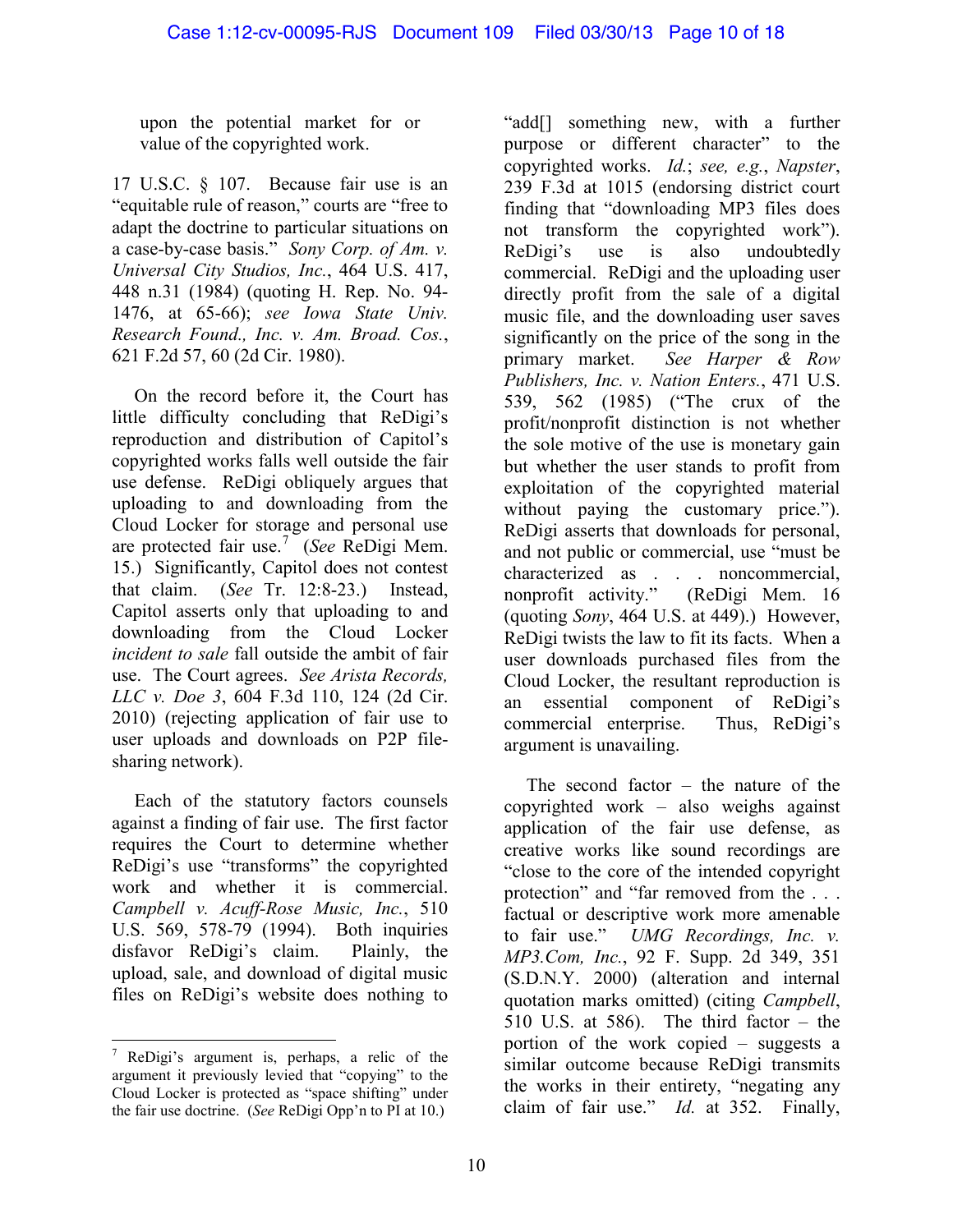ReDigi's sales are likely to undercut the "market for or value of the copyrighted work" and, accordingly, the fourth factor cuts against a finding of fair use. *Cf. Arista Records, LLC v. Doe 3*, 604 F.3d at 124 (rejecting application of fair use to P2P file sharing, in part, because "the likely detrimental effect of file-sharing on the value of copyrighted compositions is well documented." (citing *Metro-Goldwyn-Mayer Studios Inc. v. Grokster, Ltd.*, 545 U.S. 913, 923 (2005)). The product sold in ReDigi's secondary market is indistinguishable from that sold in the legitimate primary market save for its lower price. The clear inference is that ReDigi will divert buyers away from that primary market. ReDigi incredibly argues that Capitol is preempted from making a marketbased argument because Capitol itself condones downloading of its works on iTunes. (ReDigi Mem. 18.) Of course, Capitol, as copyright owner, does not forfeit its right to claim copyright infringement merely because it permits certain uses of its works. This argument, too, is therefore unavailing.

In sum, ReDigi facilitates and profits from the sale of copyrighted commercial recordings, transferred in their entirety, with a likely detrimental impact on the primary market for these goods. Accordingly, the Court concludes that the fair use defense does not permit ReDigi's users to upload and download files to and from the Cloud Locker incident to sale.

# 2. First Sale

The first sale defense, a common law principle recognized in *Bobbs-Merrill Co. v. Straus*, 210 U.S. 339, 350 (1908) and now codified at Section 109(a) of the Copyright Act, provides that:

Notwithstanding the provisions of section  $106(3)$ , the owner of a particular copy or phonorecord lawfully made under this title, or any person authorized by such owner, is entitled, without the authority of the copyright owner, to sell or otherwise dispose of the possession of that copy or phonorecord.

17 U.S.C. § 109. Under the first sale defense, "once the copyright owner places a copyrighted item [here, a phonorecord] in the stream of commerce by selling it, he has exhausted his exclusive statutory right to control its distribution." *Quality King Distribs., Inc. v. L'anza Research Int'l, Inc.*, 523 U.S. 135, 152 (1998); *see Kirtsaeng v. John Wiley & Sons, Inc.*, No. 11-697, 2013 WL 1104736, at \*4 (U.S. Mar. 19, 2013).

ReDigi asserts that its service, which involves the resale of digital music files lawfully purchased on iTunes, is protected by the first sale defense. (ReDigi Mem. 19.) The Court disagrees.

As an initial matter, it should be noted that the fair use defense is, by its own terms, limited to assertions of the *distribution right*. 17 U.S.C. § 109 (referencing Section 106(3)); *see* Nimmer on Copyright § 8.12. Because the Court has concluded that ReDigi's service violates Capitol's reproduction right, the first sale defense does not apply to ReDigi's infringement of those rights. *See Design Options v. BellePointe, Inc.*, 940 F. Supp. 86, 91 (S.D.N.Y. 1996).

In addition, the first sale doctrine does not protect ReDigi's distribution of Capitol's copyrighted works. This is because, as an unlawful reproduction, a digital music file sold on ReDigi is not "lawfully made under this title." 17 U.S.C.  $\sqrt[5]{8109(a)}$ . Moreover, the statute protects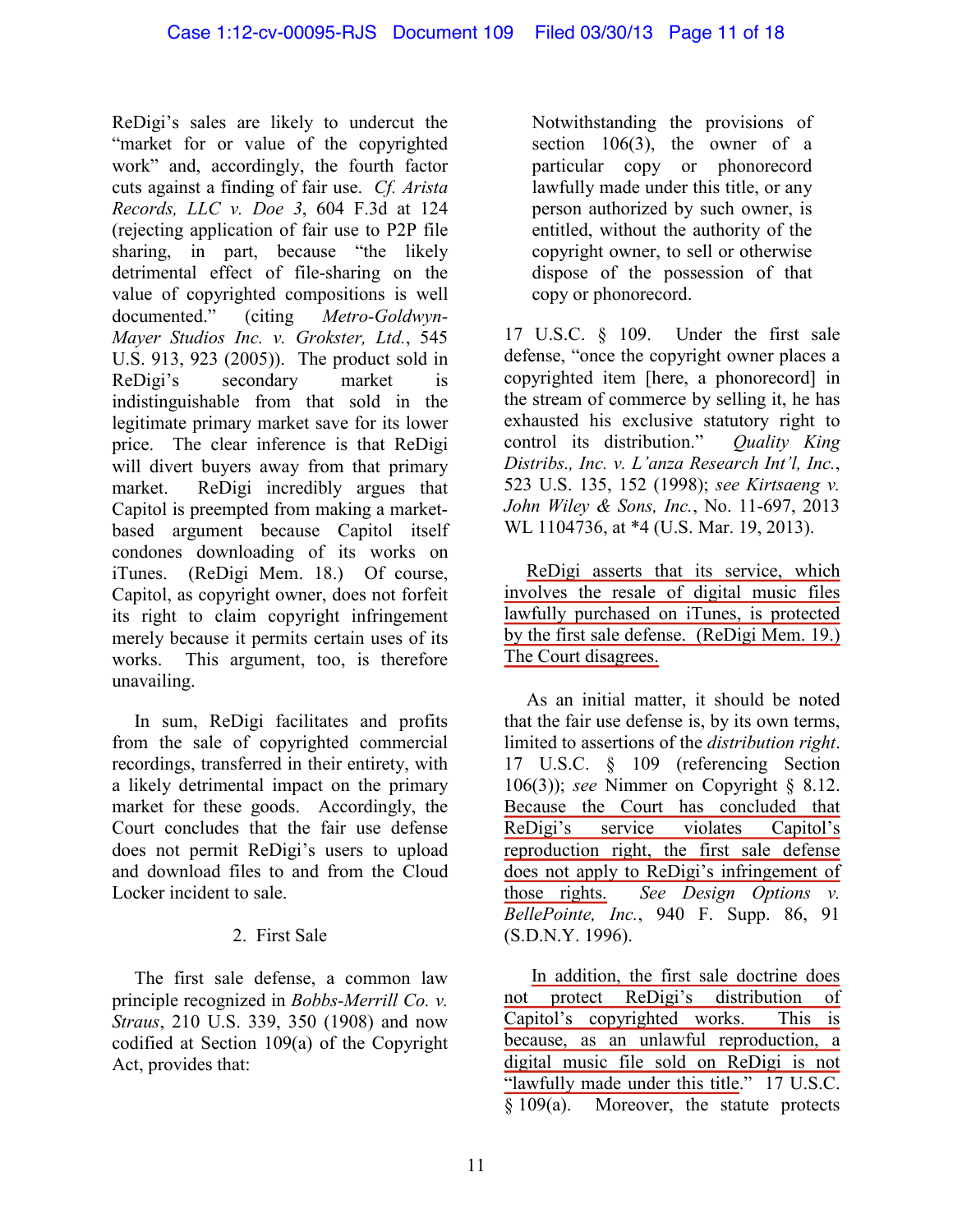only distribution by "the owner of a *particular* copy or phonorecord . . . of *that* copy or phonorecord." *Id.* Here, a ReDigi user owns the phonorecord that was created when she purchased and downloaded a song from iTunes to her hard disk. But to sell that song on ReDigi, she must produce a new phonorecord on the ReDigi server. Because it is therefore impossible for the user to sell her "particular" phonorecord on ReDigi, the first sale statute cannot provide a defense. Put another way, the first sale defense is limited to material items, like records, that the copyright owner put into the stream of commerce. Here, ReDigi is not distributing such material items; rather, it is distributing *reproductions* of the copyrighted code embedded in new material objects, namely, the ReDigi server in Arizona and its users' hard drives. The first sale defense does not cover this any more than it covered the sale of cassette recordings of vinyl records in a bygone era.

Rejecting such a conclusion, ReDigi argues that, because "'technological change has rendered its literal terms ambiguous, the Copyright Act must be construed in light of [its] basic purpose,'" namely, to incentivize creative work for the "ultimate[] . . . cause of promoting broad public availability of literature, music, and the other arts." *Sony*, 464 U.S. at 432 (quoting *Twentieth Century Music Corp. v. Aiken,* 422 U.S. 151, 156 (1975)). Thus, ReDigi asserts that refusal to apply the first sale doctrine to its service would grant Capitol "a Court sanctioned extension of rights under the [C]opyright [A]ct . . . which is against policy, and should not be endorsed by this Court." (ReDigi Mem. 24.)

The Court disagrees. ReDigi effectively requests that the Court amend the statute to achieve ReDigi's broader policy goals – goals that happen to advance ReDigi's economic interests. However, ReDigi's

argument fails for two reasons. First, while technological change may have rendered Section 109(a) unsatisfactory to many contemporary observers and consumers, it has not rendered it ambiguous. The statute plainly applies to the lawful owner's "particular" phonorecord, a phonorecord that by definition cannot be uploaded and sold on ReDigi's website. Second, amendment of the Copyright Act in line with ReDigi's proposal is a legislative prerogative that courts are unauthorized and ill suited to attempt.

Nor are the policy arguments as straightforward or uncontested as ReDigi suggests. Indeed, when confronting this precise subject in its report on the Digital Millenium Copyright Act, 17 U.S.C. § 512, the United States Copyright Office (the "USCO") rejected extension of the first sale doctrine to the distribution of digital works, noting that the justifications for the first sale doctrine in the physical world could not be imported into the digital domain. *See* USCO, Library of Cong., DMCA Section 104 Report (2001) ("DMCA Report"); *see also Cartoon Network LP v. CSC Holdings, Inc.*, 536 F.3d 121, 129 (2d Cir. 2008) (finding that the DMCA report is entitled to deference under *Skidmore v. Swift & Co.*, 323 U.S. 134, 140 (1944)). For instance, the USCO stated that "the impact of the [first sale] doctrine on copyright owners [is] limited in the off-line world by a number of factors, including geography and the gradual degradation of books and analog works." DMCA Report at xi. Specifically,

[p]hysical copies of works degrade with time and use, making used copies less desirable than new ones. Digital information does not degrade, and can be reproduced perfectly on a recipient's computer. The "used" copy is just as desirable as (in fact, is indistinguishable from)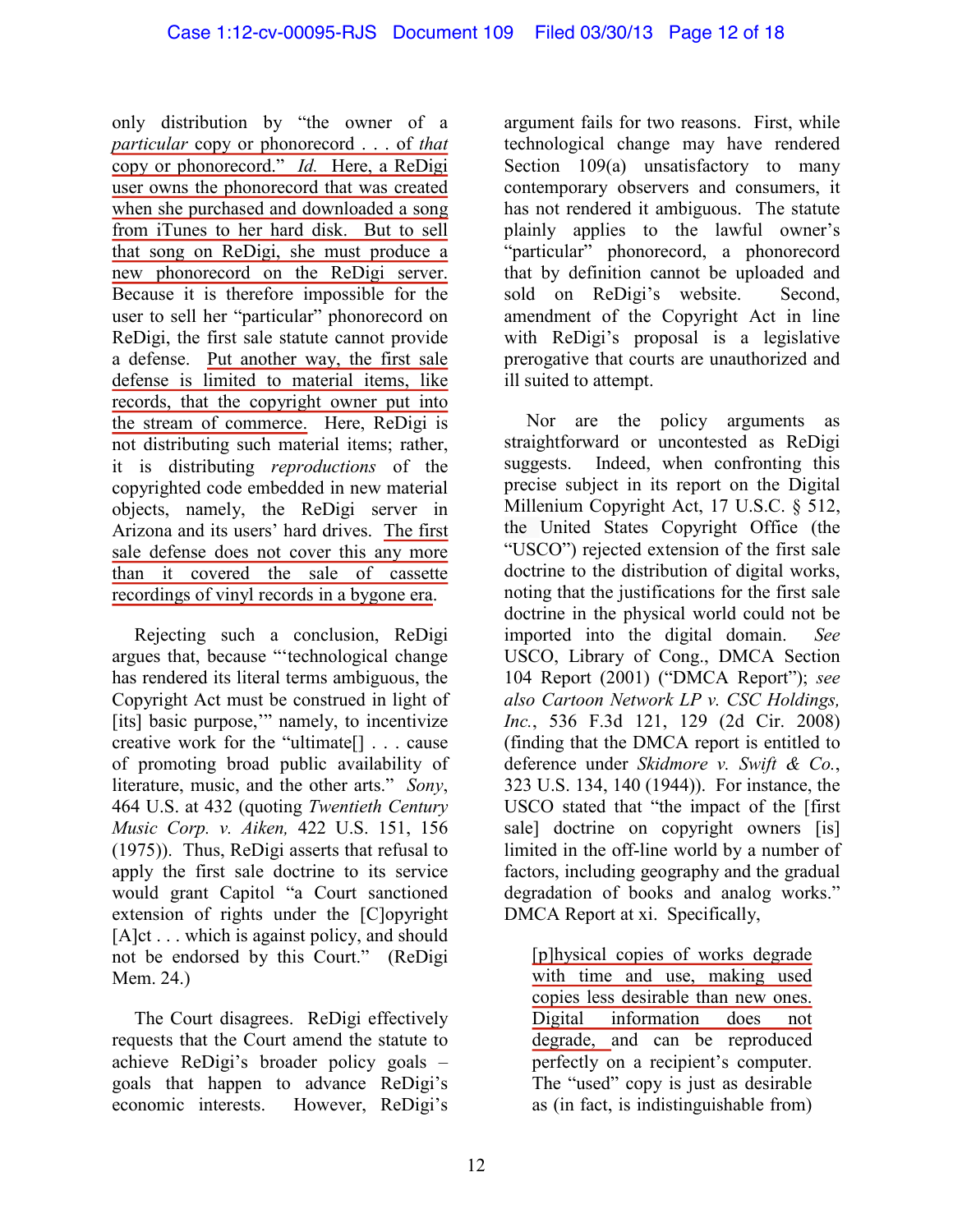a new copy of the same work. Time, space, effort and cost no longer act as barriers to the movement of copies, since digital copies can be transmitted nearly instantaneously anywhere in the world with minimal effort and negligible cost. The need to transport physical copies of works, which acts as a natural brake on the effect of resales on the copyright owner's market, no longer exists in the realm of digital transmissions. The ability of such "used" copies to compete for market share with new copies is thus far greater in the digital world.

Id. at 82-83 (footnotes omitted). Thus, while ReDigi mounts attractive policy arguments, they are not as one-sided as it contends.

Finally, ReDigi feebly argues that the Court's reading of Section 109(a) would in effect exclude digital works from the meaning of the statute. (ReDigi Mem. 21.) That is not the case. Section 109(a) still protects a lawful owner's sale of her "particular" phonorecord, be it a computer hard disk, iPod, or other memory device onto which the file was originally downloaded. While this limitation clearly presents obstacles to resale that are different from, and perhaps even more onerous than, those involved in the resale of CDs and cassettes, the limitation is hardly absurd – the first sale doctrine was enacted in a world where the ease and speed of data transfer could not have been imagined. There are many reasons, some discussed herein, for why such physical limitations may be desirable. It is left to Congress, and not this Court, to deem them outmoded.

Accordingly, the Court concludes that the first sale defense does not permit sales of digital music files on ReDigi's website.

#### C. Liability

Having determined that sales on ReDigi's website infringe Capitol's copyrights, the Court turns to whether ReDigi is directly and/or secondarily liable for that infringement. Direct liability requires "volitional conduct" that "causes" the reproduction or distribution to be made. *See Cartoon Network*, 536 F.3d at 131. Secondary infringement occurs when a defendant contributed to or benefitted from a third party's infringement such that it is "just" to hold the defendant accountable for the infringing activity. *Sony*, 464 U.S. at 435. For the reasons stated below, the Court finds that ReDigi directly and secondarily infringed Capitol's copyrights.

### 1. Direct Infringement

To be liable for direct infringement, a defendant must have "engaged in some volitional conduct sufficient to show that [it] actively" violated one of the plaintiff's exclusive rights. *Arista Records LLC v. Usenet.com, Inc.*, 633 F. Supp. 2d 124, 148 (S.D.N.Y. 2009). In other words, "'to establish direct liability under . . . the Act, something more must be shown than mere ownership of a machine used by others to make illegal copies. There must be actual infringing conduct with a nexus sufficiently close and causal to the illegal copying that one could conclude that the machine owner himself trespassed on the exclusive domain of the copyright owner.'" *Cartoon Network*, 536 F.3d at 130 (quoting *CoStar Group, Inc. v. LoopNet, Inc.*, 373 F.3d 544, 550 (4th Cir. 2004)) (citing *Religious Tech. Ctr. v. Netcom On-Line Commc'n Servs., Inc.*, 907 F. Supp. 1361, 1370 (N.D. Cal. 1995)).

In *Cartoon Network*, the Second Circuit addressed whether the cable television provider Cablevision had directly infringed the plaintiff's copyrights by providing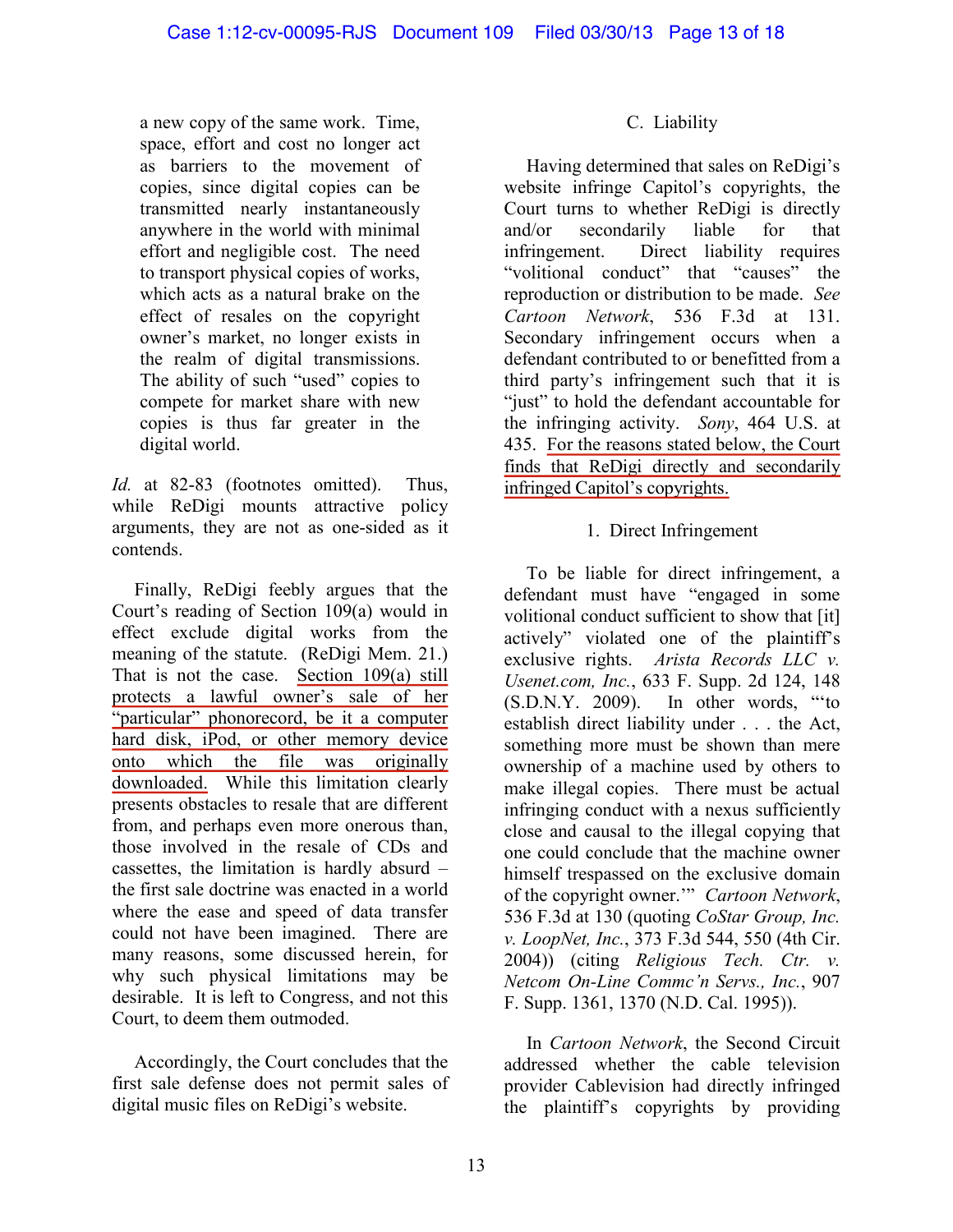digital video recording devices to its customers. 536 F.3d 121. The court determined that it had not. Though Cablevision had "design[ed], hous[ed], and maintain[ed]" the recording devices, it was Cablevision's customers who "made" the copies and therefore directly infringed the plaintiff's reproduction rights. *Id.* at 131-32. The court reasoned that, "[i]n determining who actually 'makes' a copy, a significant difference exists between making a request to a human employee, who then volitionally operates the copying system to make the copy, and issuing a command directly to a system, which automatically obeys commands and engages in no volitional conduct." *Id.* at 131. However, the court allowed that a case may exist where "one's contribution to the creation of an infringing copy [is] so great that it warrants holding that party directly liable for the infringement, even though another party has actually made the copy." *Cartoon Network*, 536 F.3d at 133.

<span id="page-13-0"></span>On the record before it, the Court concludes that, if such a case could ever occur, it has occurred with ReDigi. ReDigi's founders built a service where *only* copyrighted work could be sold. Unlike Cablevision's programming, which offered a mix of protected and public television, ReDigi's Media Manager scans a user's computer to build a list of eligible files that consists *solely* of protected music purchased on iTunes. While that process is itself automated, absolving ReDigi of direct liability on that ground alone would be a distinction without a difference. The fact that ReDigi's founders programmed their software to choose copyrighted content satisfies the volitional conduct requirement and renders ReDigi's case indistinguishable from those where human review of content gave rise to direct liability. *See Usenet.com*, 633 F. Supp. 2d at 148; *Playboy Enters., Inc. v. Russ Hardenburgh, Inc.*, 982 F. Supp.

503, 512-13 (N.D. Ohio 1997). Moreover, unlike Cablevision, ReDigi infringed both Capitol's reproduction and distribution rights. ReDigi provided the infrastructure for its users' infringing sales and affirmatively brokered sales by connecting users who are seeking unavailable songs with potential sellers. Given this fundamental and deliberate role, the Court concludes that ReDigi's conduct "transform[ed] [it] from [a] passive provider[] of a space in which infringing activities happened to occur to [an] active participant[] in the process of copyright infringement." *Usenet.com*, 633 F. Supp. 2d at 148. Accordingly, the Court grants Capitol's motion for summary judgment on its claims for ReDigi's direct infringement of its distribution and reproduction rights. $\frac{8}{3}$  $\frac{8}{3}$  $\frac{8}{3}$ 

# 2. Secondary Infringement

"The Copyright Act does not expressly render anyone liable for infringement committed by another." *Sony*, 464 U.S. at 434. However, common law doctrines permit a court to impose secondary liability where "just" and appropriate. *Id.* at 435. Capitol asserts that ReDigi is secondarily liable for its users' direct infringement under three such doctrines: contributory

<sup>8</sup> Capitol also asserts a claim for common law copyright infringement arising from sales of its pre-1972 recordings on ReDigi's website. (Compl. ¶¶ 82-88.) Capitol correctly argues in its memorandum that the elements for a direct infringement claim under federal law mirror those for infringement of common law copyright under state law. *See Capitol Records, Inc. v. Naxos of Am., Inc.*, 4 N.Y.3d 540, 563 (2005); (Cap. Mem. 4.) Accordingly, the Court also Court grants Capitol's motion for summary judgment with respect to ReDigi's direct infringement of Capitol's distribution and reproduction rights in its pre-1972 recordings. However, because neither Capitol nor ReDigi addressed the question of secondary infringement of common law copyrights, the Court does not reach that claim.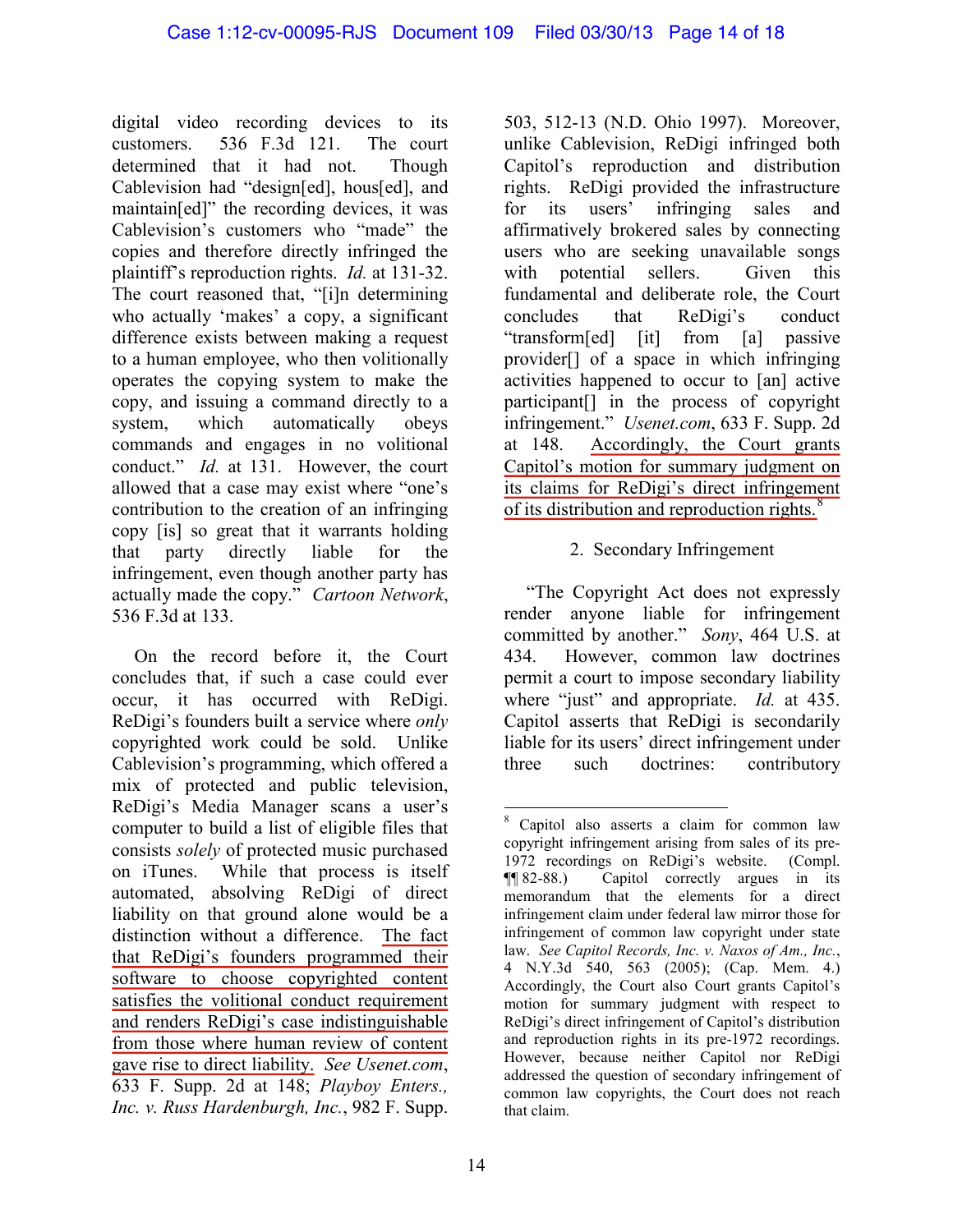infringement, inducement of infringement, and vicarious infringement. (Cap. Mem. 13- 16.) The Court agrees with respect to contributory and vicarious infringement, and therefore does not reach the inducement claim.

# a. Contributory Infringement

Contributory infringement occurs where "one . . . with knowledge of the infringing activity, induces, causes or materially contributes to the infringing conduct of another." *Arista Records, LLC v. Doe 3*, 604 F.3d at 118 (quoting *Gershwin Publ'g Corp. v. Columbia Artists Mgmt., Inc.*, 443 F.2d 1159, 1162 (2d Cir. 1971)); *see, e.g.*, *Grokster*, 545 U.S. at 930. The knowledge requirement is "objective" and satisfied where the defendant knew or had reason to know of the infringing activity. *See Arista Records, LLC v. Doe 3*, 604 F.3d at 118. Further, the support must be "more than a mere quantitative contribution to the primary infringement . . . [, it] must be substantial." *Usenet.com*, 633 F. Supp. 2d 124, 155 (S.D.N.Y. 2009). However, even where a defendant's contribution is material, it may evade liability if its product is "capable of substantial noninfringing uses." *Sony*, 464 U.S. at 442 (the "*Sony-Betamax* rule").

In weighing the knowledge requirement, courts consider evidence of actual and constructive knowledge, including ceaseand-desist letters, officer and employee statements, promotional materials, and industry experience. *See, e.g.*, *Napster*, 239 F.3d at 1020-21, 1027; *Arista Records LLC v. Lime Grp. LLC*, 784 F. Supp. 2d at 432; *Usenet.com* 633 F. Supp. 2d at 155. In addition, courts have consistently found that material support existed where file-sharing systems provided "the site and facilities" for their users' infringement. *Napster*, 239 F.3d

at 1022; *see, e.g.*, *Usenet.com*, 633 F. Supp. 2d at 155.

The Court has little difficulty concluding that ReDigi knew or should have known that its service would encourage infringement. Despite the fact that ReDigi boasted on its website that it was "The Legal Alternative" and insisted "YES, ReDigi is LEGAL," ReDigi warned investors in its subscription agreements that "the law cannot be said to be well-settled" in this area and that it could not guarantee ReDigi would prevail on its copyright defenses. (Cap. 56.1  $\P$  65-66.) The Recording Industry Association of America ("RIAA") sent ReDigi a cease-anddesist letter in November 2011, advising ReDigi that its website violated Capitol's and other RIAA members' copyrights. (Compl. ¶ 41.) Further, ReDigi was ensnared in a licensing dispute over song clips and cover art shortly after its launch, plainly indicating that infringement could be afoot. (RD 56.1 ¶¶ 74-75, 77.) ReDigi was also, of course, aware that copyright protected content was being sold on its website – a fact central to its business model and promotional campaigns. (Cap. 56.1 ¶¶ 70-73). Finally, ReDigi's officers claim to have "researched copyright law [and] consulted with attorneys" concerning their service, and also to have met with record companies "to get input, get marketing support[,] and enter into deals with the labels." (RD Rep. 56.1 2 ¶ 5, 5 ¶ 20.) By educating themselves, the officers presumably understood the likelihood that use of ReDigi's service would result in infringement. Indeed, though ReDigi attempts to use its consultations with counsel as a shield, it is telling that ReDigi declined to reveal any of the advice it received on the subject. (*See* Cap. Reply 9). ReDigi's lone rebuttal to this surfeit of evidence could only be that it "sincerely" believed in the legality of its service.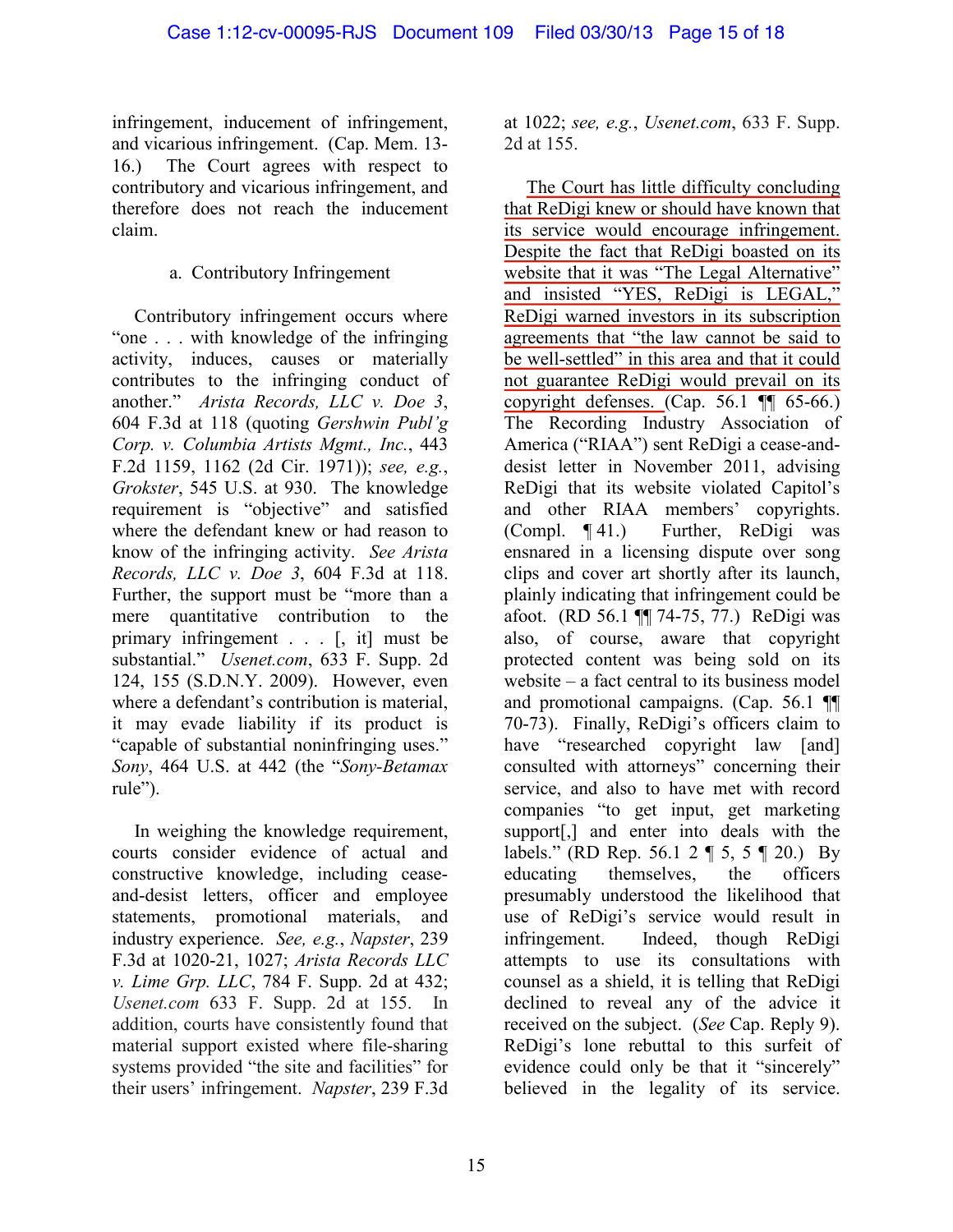However, the Court has not found and will not create a subjective, good faith defense to contributory liability's objective knowledge requirement, and therefore concludes that, based on the objective facts, ReDigi was aware of its users' infringement.

The Court also finds that ReDigi materially contributed to its users' infringement. As ReDigi has admitted, "more than any other website that permits the sale of music, ReDigi is intimately involved in examining the content that will be sold and supervising the steps involved in making the music available for sale and selling it." (Cap. 56.1 ¶ 35; RD Rep. 56.1 15 ¶ 35.) ReDigi thus provided the "site and facilities" for the direct infringement. *See, e.g.*, *Napster*, 239 F.3d at 1022; *Usenet.com*, 633 F. Supp. 2d at 155; *Lime Grp.*, 784 F. Supp. 2d at 434. Without ReDigi's Cloud Locker, no infringement could have occurred. Indeed, Media Manager ensured that *only* infringement occurred by limiting eligible files to iTunes tracks. Contrary to any conception of remote conduct, ReDigi's service was the hub and heart of its users' infringing activity.

<span id="page-15-0"></span>The Court finally concludes that ReDigi's service is not capable of substantial noninfringing uses. The *Sony-Betamax* rule requires a court to determine whether a product or service is *capable* of substantial noninfringing uses, not whether it is currently used in a non-infringing manner. *Napster*, 239 F.3d at 1021 (discussing *Sony*, 464 U.S. at 442-43). But, put simply, ReDigi, by virtue of its design, is incapable of compliance with the law. ReDigi's business is built on the erroneous notion that the first sale defense permits the electronic resale of digital music. As such, ReDigi is built to trade only in copyright protected iTunes files. However, as determined above, ReDigi's legal argument

– and therefore business model – is fundamentally flawed. Accordingly, to comply with the law, either the law or ReDigi must change. While ReDigi 2.0, 3.0, or 4.0 may ultimately be deemed to comply with copyright law – a finding the Court need not and does not now make – it is clear that ReDigi 1.0 does not. Given the fundamental disconnect between ReDigi and the Copyright Act, and ReDigi's failure to provide any evidence of present or potential noninfringing uses, the Court concludes that the *Sony-Betamax* rule cannot save ReDigi from contributory liability.

Accordingly, the Court grants Capitol's motion for summary judgment on its claim for ReDigi's contributory infringement of its distribution and reproduction rights.<sup>[9](#page-15-0)</sup>

# b. Vicarious Infringement

Vicarious liability for copyright infringement exists where the defendant "'has the right and ability to supervise the infringing activity and also has a direct financial interest in such activities.'" *Napster*, 239 F.3d at 1022 (quoting *Gershwin Pub. Corp.*, 443 F.2d at 1162); *see Grokster*, 545 U.S. at 930. Unlike contributory infringement, knowledge is not an element of vicarious liability. *Gershwin*,

<sup>&</sup>lt;sup>9</sup> As noted above, Capitol has alleged a separate cause of action for inducement of infringement. (Compl. ¶¶ 51-60.) Disagreement exists over whether "inducement of infringement" is a separate theory of liability for copyright infringement or merely a subset of contributory liability. *Compare Flava Works, Inc. v. Gunter*, 689 F.3d 754, 758 (7th Cir. 2012) (describing inducement as "a form of contributory infringement"), *with Lime Grp.*, 784 F. Supp. 2d at 424 ("In *Grokster*, the Supreme Court confirmed that inducement of copyright infringement constitutes a distinct cause of action."). Regardless, because the Court concludes that ReDigi is liable for contributing to its users' direct infringement of Capitol's copyrights, it does not reach Capitol's inducement claim.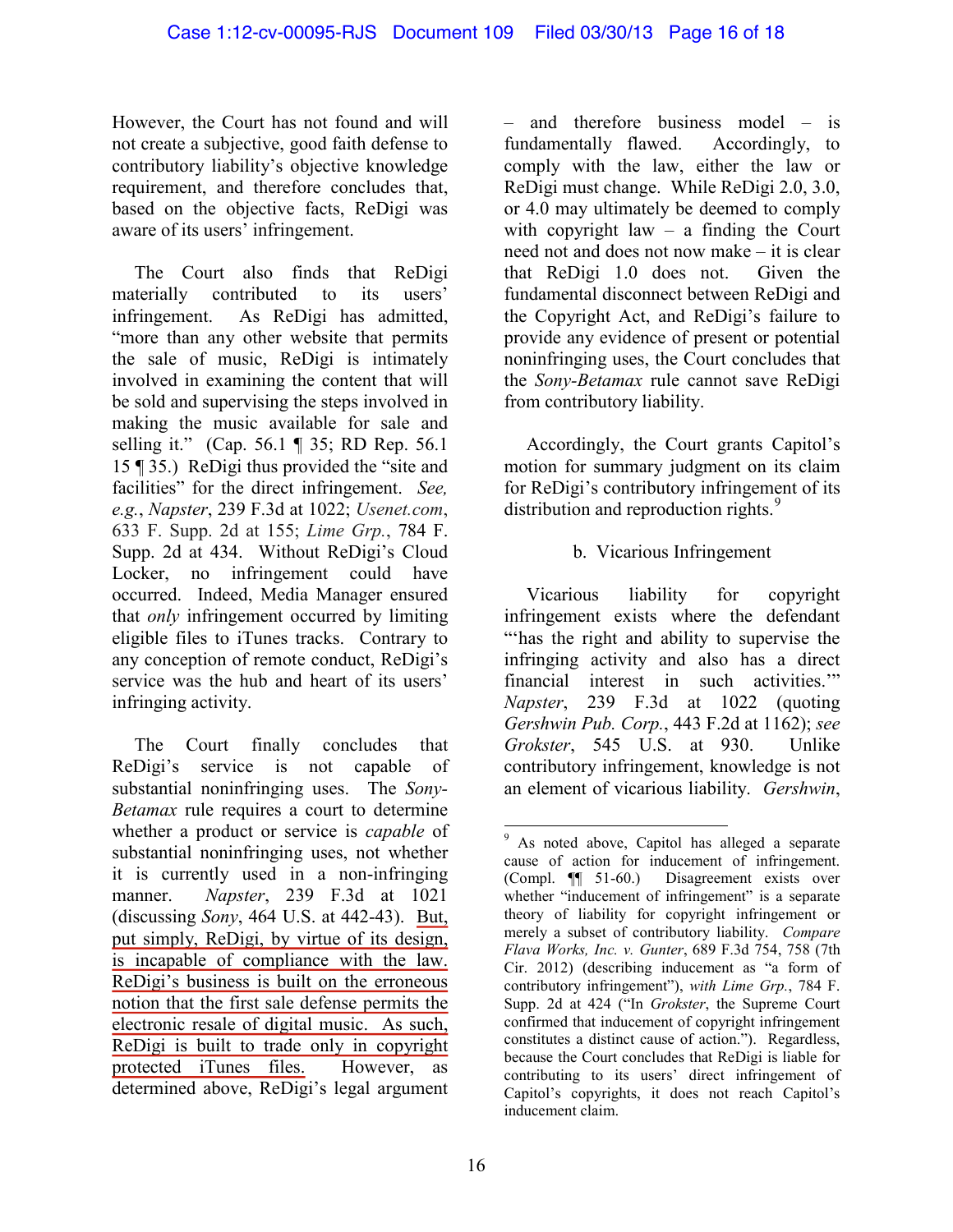443 F.2d at 1162; *see Fonovisa*, *Inc. v. Cherry Auction, Inc.,* 76 F.3d 259, 262-63 (9th Cir. 1996).

Clearly, ReDigi vicariously infringed Capitol's copyrights. As discussed, ReDigi exercised complete control over its website's content, user access, and sales. Indeed, ReDigi admits that it "is intimately involved in . . . supervising the steps involved in making the music available for sale and selling it" on the website.  $(Cap.$ 56.1 35; RD Rep. 56.1 '135); *see, e.g., Lime Grp.,* 784 F. Supp. 2d at 435 (finding right to supervise where P2P file sharing system could filter content and regulate users). In addition, ReDigi financially benefitted from every infringing sale when it collected 60% of each transaction fee. *See, e.g., Shapiro, Bernstein* & *Co. v. Ii L. Green Co.,* 316 F.2d 304, 308 (2d Cir. 1963) (finding a direct financial benefit where the defendant received a share of the gross receipts on every infringing sale). Notably, ReDigi failed to address any of these arguments in its opposition brief, instead insisting that it was not vicariously liable for infringement that occurred *outside* the ReDigi service, for instance, when a user impermissibly retained files on his computer. *(See* ReDigi Opp'n 22-23.) However, this argument is inapposite to the instant motions. Accordingly, the Court Accordingly, the Court grants Capitol's motion for summary judgment on its claim for ReDigi's vicarious infringement of its distribution and reproduction rights.

#### IV. CONCLUSION

At base, ReDigi seeks judicial amendment of the Copyright Act to reach its desired policy outcome. However, "[s]ound policy, as well as history, supports [the Court's] consistent deference to Congress when major technological innovations alter

market for copyrighted materials.  $C_{\phi}$ ngress has the constitutional authority and the institutional ability to accommodate fully the varied permutations of competing interests that are inevitably implicated by such new technology." *Sony*, 464 U.S. at  $43$ <sup>[1]</sup>. Such deference often counsels for a limited interpretation of convright interpretation protection. However, here, the Court cannot of its own accord condone the wholesale application of the first sale defense to the digital sphere, particularly when Congress itself has declined to take that step. A dcordingly, and for the reasons stated above, the Court GRANTS Capitol's motion for summary judgment on its claims for ReDigi's direct, contributory, and vicarious<br>infringement of its distribution and infringement of its distribution<br>reproduction rights. The Court The Court also DENIES ReDigi's motion in its entirety.

Because issues remain with respect to Capitol's performance and display rights, and ReDigi's secondary infringement of Cabitol's common law copyrights, as well as damages, injunctive relief, and attorney's fees. IT IS HEREBY ORDERED THAT the parties shall submit a joint letter to the Court no later than April 12,2013 concerning the next contemplated steps in this case.

The Clerk of Court is respectfully directed to terminate the motions pending at<br>Doc. Nos. 48 and 54.

SO ORDERED.

IARDT. SULLIVAN United States District Judge

Dated: March 30, 2013 New York, New York

\* \* \*